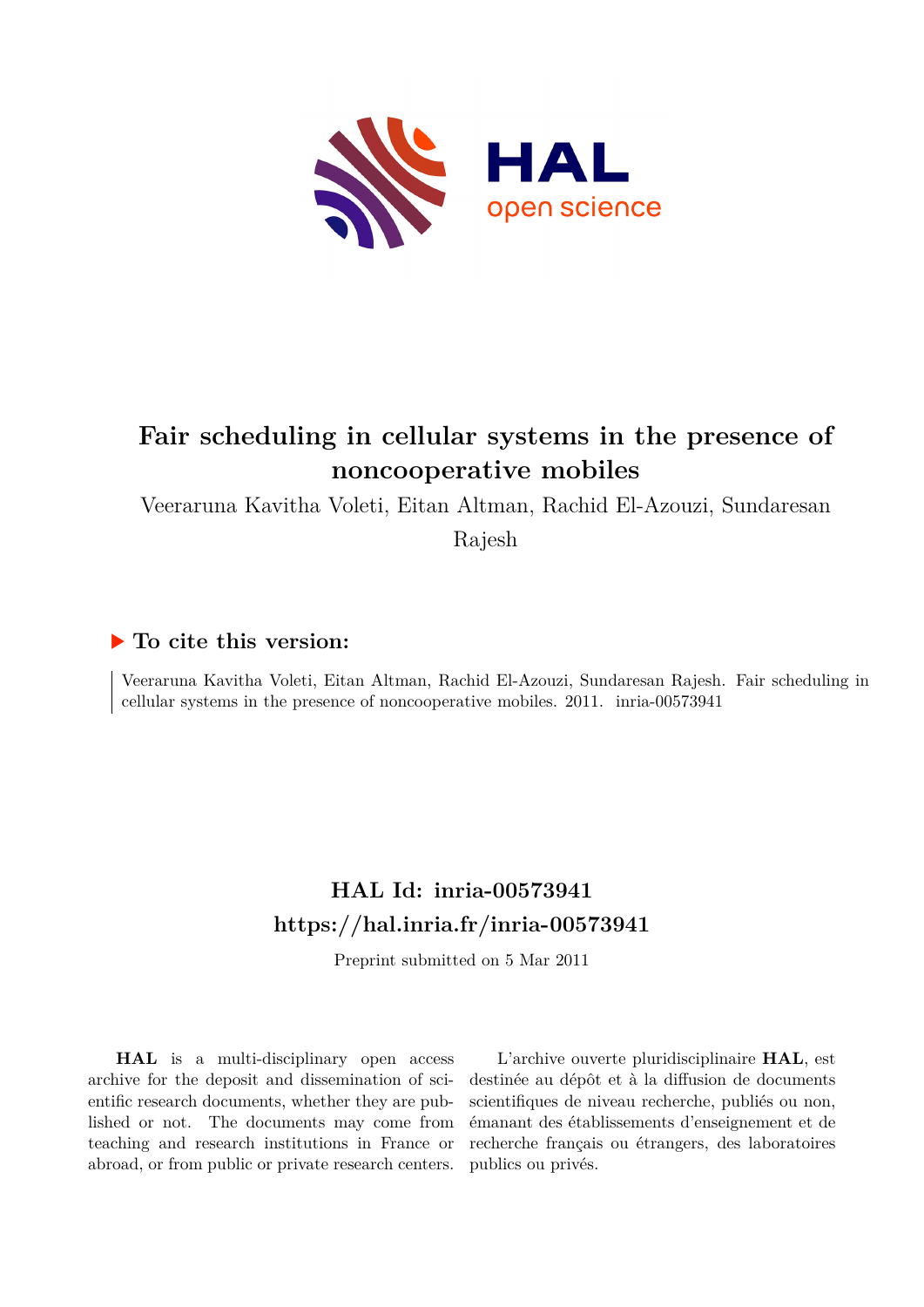# Fair scheduling in cellular systems in the presence of noncooperative mobiles

Veeraruna Kavitha<sup>\*+</sup>, Eitan Altman<sup>\*</sup> R. El-Azouzi<sup>+</sup> and Rajesh Sundaresan<sup>×</sup> <sup>∗</sup> Maestro group, INRIA, 2004 Route des Lucioles, Sophia Antipolis, France <sup>+</sup>LIA, University of Avignon, 339, chemin des Meinajaries, Avignon, France  $\times$ IISc, Indian Institute of Science, Bangalore, India 560012

*Abstract*—We consider the problem of 'fair' scheduling the resources to one of the many mobile stations by a centrally controlled base station (BS). The BS is the only entity taking decisions in this framework based on truthful information from the mobiles on their radio channel. We study the well-known family of parametric  $\alpha$ -fair scheduling problems from a gametheoretic perspective in which some of the mobiles may be noncooperative. We first show that if the BS is unaware of the noncooperative behavior from the mobiles, the noncooperative mobiles become successful in snatching the resources from the other cooperative mobiles, resulting in unfair allocations. If the BS is aware of the noncooperative mobiles, a new game arises with BS as an additional player. It can then do better by neglecting the signals from the noncooperative mobiles. The BS, however, becomes successful in eliciting the truthful signals from the mobiles only when it uses additional information (signal statistics). This new policy along with the truthful signals from mobiles forms a Nash Equilibrium (NE) which we call a Truth Revealing Equilibrium. Finally, we propose new iterative algorithms to implement fair scheduling policies that robustify the otherwise non-robust (in presence of noncooperation)  $\alpha$  fair scheduling algorithms.

#### I. INTRODUCTION

Short-term fading arises in a mobile wireless radio communication system in the presence of scatterers, resulting in timevarying channel gains. Various cellular networks have downlink shared data channels that use scheduling mechanisms to exploit the fluctuations of the radio conditions (e.g. 3GPP HSDPA [2] and CDMA/HDR [8] or 1xEV-DO [1]). A central scheduling problem in wireless communications is that of allocating resources to one of many mobile stations that share a common radio channel. Much attention has been given to the design of efficient and fair scheduling schemes that are centrally controlled by a base station (BS) whose decisions depend on the channel conditions of each mobile. These networks use various fairness criteria ([6], [4]) called generalized  $\alpha$ -fair criteria to design a class of parametric scheduling algorithms (which we henceforth call as  $\alpha$ -fair scheduling algorithms or  $\alpha$ -FSA). One special case, proportional fair sharing (PFS), has been intensely analyzed as applied to the CDMA/HDR system. See [12], [8], [7], [20], [3], [11], [17]. These results are applicable to the 3GPP HSDPA system as well. Kushner & Whiting [15] analyzed the PFS algorithm using stochastic approximation techniques and showed that the asymptotic averaged throughput can be driven to optimize a certain system utility function (sum of logarithms of offset-rates). See also Stolyar [21].

The BS is the only entity taking decisions in all the above methods, and the BS depends crucially on truthful reporting of their channel states by the mobiles. For example, in the frequency-division duplex system, the BS has no direct information on the channel gains, but transmits downlink pilots, and relies on the mobiles' reported values of gains on these pilots for scheduling. A cooperative mobile will truthfully report this information to the BS. A noncooperative mobile will however send a signal that is likely to induce the scheduler to behave in a manner beneficial to the mobile.

In [13], [14] we analyzed efficient scheduling (a special case with  $\alpha = 0$ , wherein the scheduler maximizes the sum throughput at the BS) in presence of noncooperation using a signaling game ([22]). The signaling game can be used only for that special case and an  $\alpha$ -fair scheduler with  $\alpha > 0$  cannot be modeled by a signaling game: for  $\alpha$ -fair schedulers with  $\alpha > 0$ , the utilities of the BS are not expected utilities but are concave combinations of the users' expected utilities. Further,  $\alpha$ -fair scheduler (with  $\alpha > 0$ ) has an inherent feedback in its structure (more details in section II) and this feedback makes the study difficult and different from the above paper. This paper has contributions to three main areas:

Networking Aspects: (1) We identify cases where noncooperation results in an unfair bias in the channel assignments in favor of noncooperative mobiles, if the base station is unaware of the noncooperative behavior. (2) We characterize the limitation of the base station, and obtain conditions under which even when it is aware of noncooperation, it is not able to share fairly the resources. (3) We show that the ability to achieve fair sharing, in the presence of noncooperation, depends on the parameter  $\alpha$ . (4) We design robust iterative algorithms that, under suitable conditions, fairly share the resources even in the presence of noncooperative signaling.

Game theoretical modeling: (1) We model a noncooperative mobile as a rational player that wishes to maximize its throughput. Since the  $\alpha$ -fair assignment is related to the maximization of a related utility function, one can view the BS as yet another player. We thus have a game model even if there is a single noncooperative mobile. (2) We formulate three games of which one is a concave game. The formulation of the games turn out to be surprisingly complex. Except for the special case of  $\alpha = 0$  (where the game can be shown to be equivalent to a matrix game), the games are defined over an infinite set of actions. We are however able to prove the existence and characterize the equilibrium policies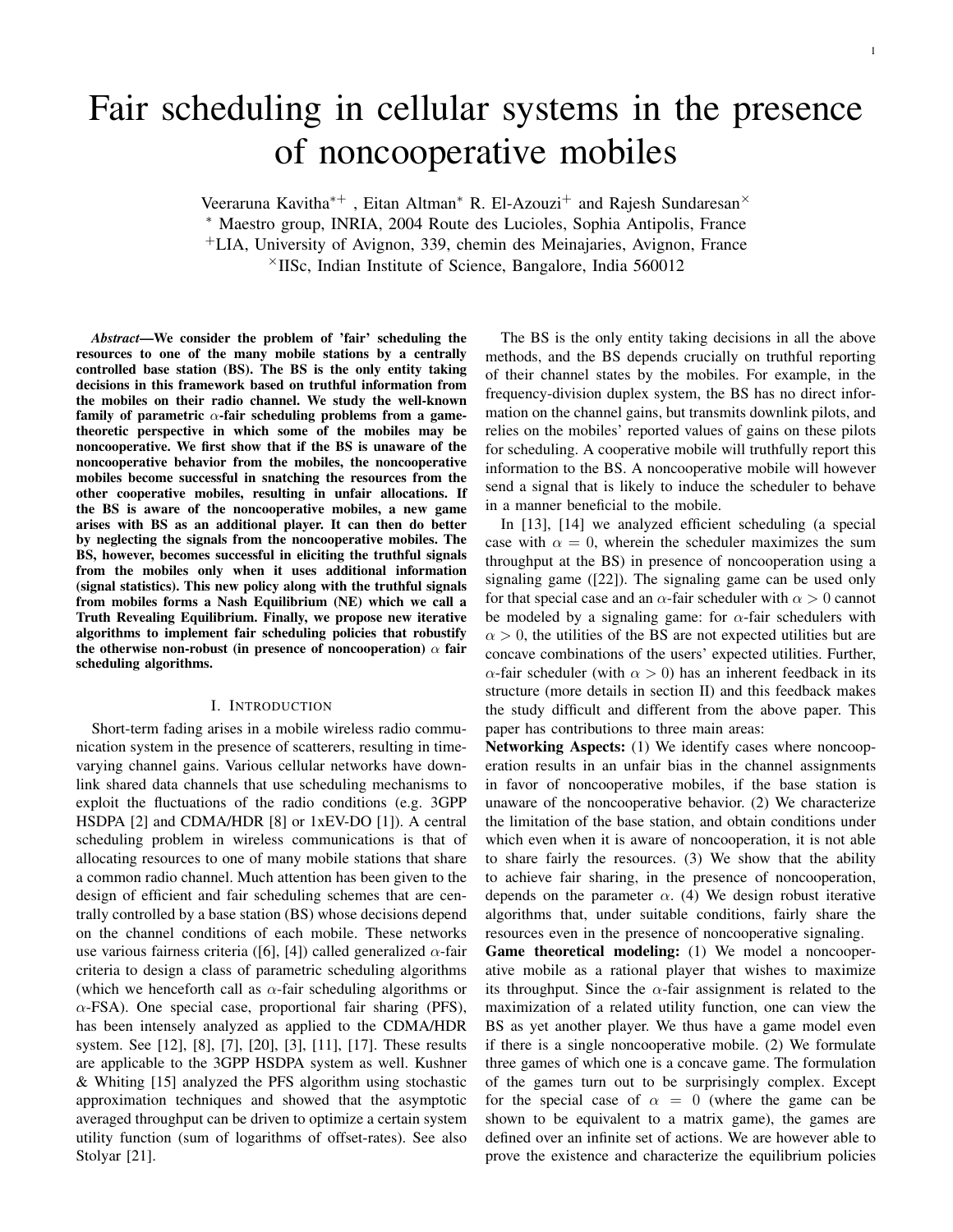for two games. (3) The third game arises when the BS is unaware of noncooperation. BS only responds to the mobiles, but in a optimal way. We could model this as a hierarchical game where the mobiles are involved in a game played at the higher level and the BS optimizes some utility at the lower level, unaware of the rationality of the mobiles. (4) To analyze iterative algorithms, we consider a stochastic game with asymptotic time limits of the iterative algorithm as cost criteria.

Design of the networking protocols based on stochastic approximation techniques. (1) We analyze the parametric α-fair scheduling algorithm ( $α$ -FSA) of [15] in presence of noncooperation. We identified its robustness properties as a function of  $\alpha$ . (2) Using the knowledge of channel and signal statistics, one can control the excess utilities that the mobiles would have otherwise obtained by noncooperation. This is the basic idea behind robust policies. We then use stochastic approximation based approach to combine estimation (which replaces the knowledge required) and control to design robust fair scheduling algorithms.

We first motivate the problem using a simple example.

#### *A Motivating example*

We consider two users sharing a common channel. User 1 has two channel states with utilities 7 and 3 occurring with probabilities 0.33 and 0.67 respectively. User 2 has constant channel with utility 4. The BS has to assign the channel to one of the two users for every realization of the channel state and every such assignment rule results in a pair of users's average utilities. The BS uses an  $\alpha$ -fair scheduler (described in the next section) to fair share these average utilities. First we assume that both users cooperate and report their individual channel states correctly. In figures 1 and 2 (the case with  $\delta = 0$ ) we plot the average utilities obtained by users under  $\alpha$ -fair scheduler as a function of the fairness parameter  $\alpha$ . We make the following observations: (1) For every  $\alpha$ , the BS always allocates the channel to user 1 if he is in good state. (2) For  $\alpha = 0$ , the expected share of user 1 (7∗0.33) is less than that of the user 2  $((1-0.33)*4)$ . This corresponds to efficient scheduling point. (3) For small values of $\alpha$ , BS allocates the channel to user 1 only when he is in good state. (4) The expected share of user 1 increases while that of the user 2 decreases as  $\alpha$  increases and eventually become equal. To achieve this, the BS starts allocating the channel to the user 1 even when that user is in bad state with increasing probability.

The above scenario depends crucially on the truthful reporting of channel by the user 1. Now, we consider the scenario when user 1 is noncooperative and tries to increase his utility. He declares to be in good state 7 when actually in bad state 3 with probability  $\delta$ . BS now observes the user 1 to have good channel with better probability  $0.33+\delta*0.67$  and will schedule as before but based on reported channel conditions. In figures 1, 2 we plot the resulting expected utilities of both the users as a function of fairness  $\alpha$  for  $\delta = 0.1$ ,  $\delta = 0.5$  respectively. We observe that the utility of user 1 for small values of  $\alpha$  is improved in comparison with its cooperative utility. This also reduces the utility of the user 2 below its cooperative share,



Fig. 1. User utilities versus  $\alpha$ . for  $\delta = 0.1$ Fig. 2. User utilities versus  $\alpha$ . for  $\delta = 0.5$ 

resulting in unfair allocations. This effect is seen for all values of  $\alpha$  less than  $\alpha = 1.75$ ,  $\alpha = 6.85$  respectively for  $\delta = 0.5$ ,  $\delta = 0.1$ . However, for alpha greater than the above values, user 1 loses; in fact its utility gets below its cooperative share, while that of the user 2 is much above the later's cooperative share. The above example indicates the  $\alpha$ -fair scheduler: (1) might be robust against noncooperation for large values of  $\alpha$ (2) fails for smaller values of  $\alpha$ . (3) the larger the  $\delta$  the larger the amount of gain at  $\alpha = 0$ . (4) the larger the  $\delta$  the smaller the  $\alpha$  till which the mobile gains. As  $\alpha$  increases, the two user utilities converge towards equal values at a rate that directly depends upon the difference at  $\alpha = 0$ . This is the reason for the above observation. An important point to note here is that, *there is no threshold of* α *beyond which the scheduler will be robust to all types of noncooperation, i.e., for all values of* δ*.* However one can guess that for max min fairness ( $\alpha = \infty$ ) the scheduler will be robust. The study of this noncooperation and design of robust policies will be the focus of our paper.

#### II. THE PROBLEM SETTING AND  $\alpha$ -FAIR SCHEDULER

The Downlink We consider the downlink of a wireless network with one base station (BS). There are M mobiles competing for the downlink data channel. Time is divided into small intervals or slots. In each slot, one of the M mobiles is allocated the channel. Each mobile  $m$  can be in one of the states  $h_m \in \mathcal{H}_m$ , where  $\mathcal{H}_m$  is finite valued. We assume fading characteristics to be independent across the mobiles. Let  $\mathbf{h} := [h_1, h_2, \dots, h_M]^t$  be the vector of channel gains in a particular slot. The channel gains are distributed according to:  $p_{\mathbf{h}}(\mathbf{h}) = \prod_{i=1}^{M} p_{h_i}(h_i)$ , where  $\{p_{h_m}; m \leq M\}$ represent the statistics of the mobile channels. When the mobile's channel state is  $h_m$ , it can achieve a maximum utility given by  $f(h_m)$ . An example of utility is the rate  $f(h_m) = r(m) = \log(1 + h_m \text{SNR})$  where SNR captures the nominal received signal-to-noise ratio under no channel variation.

The decision rule In every slot, the BS has to make scheduling decisions, i.e., allocate the downlink slot to one of the M users, based on the current realization of the channel state vector h. For any set C, let  $\mathcal{P}(\mathcal{C})$  be the set of probability measures on  $C$ . With that definition, a BS's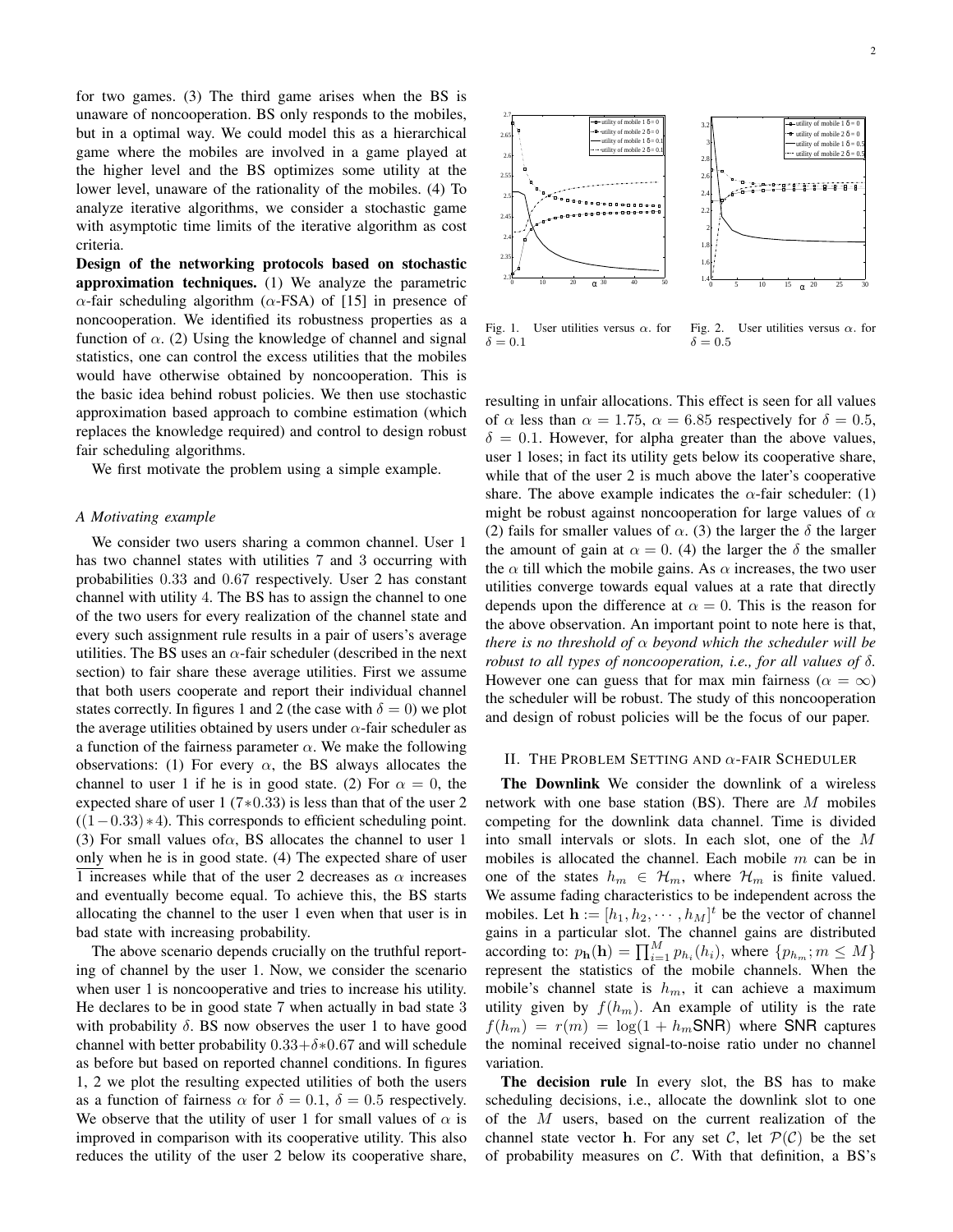decision is a *function*  $\beta$  that assigns to any given h an element in  $\mathcal{P}(\{1, 2, \dots, M\})$ , the probability distribution over the set of users. Thus,  $\beta(m|h)$  is the probability that the BS schedules current slot to mobile  $m$  given channel state vector  $h$ .

The  $\alpha$ -fairness criterion and scheduler We introduce the well known generalized  $\alpha$ -fair criterion ([4]) where the quantity that we wish to share fairly is the expectation of the random (instantaneous) utilities corresponding to the assignment by the scheduler to the mobiles:

$$
G^{\alpha}(\beta) := \sum_{m=1}^{M} \Gamma^{\alpha}(\theta_m(\beta)) \tag{1}
$$

where  $\theta_m(\beta) := \mathbb{E}_{\mathbf{h}}[f(h_m)\beta(m|\mathbf{h})]$  is the expected share of mobile m under policy  $\beta$  and where the  $\alpha$ -fair function is

$$
\Gamma^{\alpha}(u) := \begin{cases} \log(u), & \text{for } \alpha = 1\\ \frac{u^{1-\alpha}}{1-\alpha}, & \text{for } \alpha \neq 1. \end{cases}
$$

One can view  $\beta(.).$ , the scheduling policy, as a vector in  $\mathcal{R}^B$  space, with  $B := M|\mathcal{H}|$ , where  $|\mathcal{H}|$  is the cardinality of the product space  $\mathcal{H} = \prod_{m=1}^{M} \mathcal{H}_m$ . More precisely the domain of optimization is<sup>1</sup>:

$$
\mathcal{D} := \left\{ \beta(.|.) : \sum_{m=1}^{M} \beta(m|\mathbf{h}) = 1, \ \beta(m|\mathbf{h}) \ge 0 \text{ for all } \mathbf{h}, m \right\}.
$$

The objective function  $G^{\alpha}$  given by (1), is concave and continuous in  $\beta$  for each  $\alpha$ , while the domain  $\mathcal D$  is compact and convex. Hence *there always exists a cooperative* α*-fair scheduling BS strategy* β ∗ *:*

$$
\beta^*(.|.) \in \arg\max_{\beta \in \mathcal{D}} G^{\alpha}(\beta). \tag{2}
$$

*Remarks II-1:* We may view the BS's schedule as a static optimization problem that corresponds to a single choice of  $\beta$ . Notice that the optimal schedule  $\beta^*$  maximizes some function of the *expected* shares of utilities. This expected share depends on assignments at all channel states, and is therefore a joint optimization problem. This feature arises when  $\alpha > 0$ . When  $\alpha = 0$  the problem is separable, and the solution  $\beta^* (\cdot | \mathbf{h})$ for a given h depends only on that h. Indeed, for  $\alpha > 0$ , the implicit equation (3) below highlights a certain 'feedback' that is absent in case with  $\alpha = 0$ . This makes the present study significantly different from our previous work on efficient scheduling with strategic mobiles ([13]).

Below we show a key (feedback) property of  $\alpha$  fair schedulers. Define  $\beta^*$  as the vector (fixed point) that satisfies (if it exists) the following:

$$
\beta^*(m|\mathbf{h}) = \frac{1_{\{m \in \arg\max_j d\Gamma^{\alpha}(\theta_j(\beta^*)) f(h_j)\}}}{|\arg\max_j d\Gamma^{\alpha}(\theta_j(\beta^*)) f(h_j)|} \qquad (3)
$$

where  $d\Gamma^{\alpha}(\theta_j(\beta)) := \frac{d\Gamma^{\alpha}}{du}$  $\frac{d\Gamma^{\alpha}}{du}\Big|_{u=\theta_j(\beta)}$  is the derivative of  $\Gamma^{\alpha}$ with respect to (w.r.t.) u, evaluated at  $\theta_j(\beta)$ . We now have

**Lemma** *1*: If there is a  $\beta^*$  satisfying (3), then  $\beta^*$  is a global maximizer of the objective function in (2) over domain  $D$  and hence is an  $\alpha$ -fair scheduler.

Let  $\Theta := [\theta_1 \quad \cdots \quad \theta_M]^T$ ,  $\Theta(\beta) := [\theta_1(\beta) \quad \cdots \quad \theta_M(\beta)]^T$ and  $\Theta(\mathcal{D}) := \{\Theta(\beta) : \beta \in \mathcal{D}\}\.$  The map  $\Theta \mapsto \sum_m \Gamma^{\alpha}(\theta_m)$ is strictly concave. Hence, there exists an unique maximizer (of the expected assigned shares) over the convex set  $\Theta(\mathcal{D})$ :

$$
\Theta^* = \max_{\Theta \in \Theta(\mathcal{D})} \sum_m \Gamma^{\alpha}(\theta_m). \tag{4}
$$

Hence, if there is a  $\beta^*$  satisfying (3) then  $\Theta^* = \Theta(\beta^*)$ . Further, any  $\beta^*$  which is a global maximum of the objective function (2) satisfies the 'efficiency' property: whenever  $f(h_m) > f(h'_m)$ 

either 
$$
\beta^*(m|h_m, \mathbf{h}_{-m}) > \beta^*(m|h'_m, \mathbf{h}_{-m})
$$
 (5)  
or  $\beta^*(m|h_m, \mathbf{h}_{-m}) = \beta^*(m|h'_m, \mathbf{h}_{-m}) \in \{0, 1\}$ 

for all  $\mathbf{h}_{-m} \in \Pi_{j \neq m} \mathcal{H}_j$  and for all m. Proof : Please refer to Appendix B. ■

The above Lemma 1 gives the exact characterization of an optimal solution of  $\alpha$ -fairness problem (3). It further talks about the efficiency of every possible  $\alpha$ -fair solution (5): the assignment for particular state  $(h_m)$  for any mobile m increases with the increase in the utility  $(f(h_m))$  of the state. This property is used in the analysis under noncooperation. A part of Lemma 1, regarding the possible solution (3), when restricted to proportional fairness, is already stated in [16].

*Remarks II-2:* The solution (3) explicitly shows the feedback we mentioned in Remark II-1. This solution has already been used in practical scenarios ([16]) to achieve 'fair' scheduling: The  $\alpha$ -fair solution for the dynamic setting with ergodic channel states is the optimal  $\beta$  that fair shares the time average utilities over a single realization of a whole sample path<sup>2</sup>. In fact, the solution  $(3)$  under ergodicity can be implemented by the following procedure: 1) At any time slot  $k$ , obtain the scheduling decision using the current channel vector  $h_k$  and using the time averaged assigned utilities obtained till the last step  $\{\theta_{m,k-1}\}\$  in place of  $\{\theta_m(\beta^*)\}$  of (3); 2) Update (in the obvious way) the time averaged assigned utilities up to step  $k \{\theta_{m,k}\}\$ using the current scheduling decision.

#### III. PROBLEM FORMULATION UNDER NON COOPERATION

In every slot, the BS needs the knowledge of h for scheduling purposes. In practice, mobile  $m$  estimates channel  $h_m$  using the pilot signals sent by BS. We assume perfect *channel estimation*. The mobiles send signals  $\{s_m\}$  to BS, as indications of the channel gains. Thus BS does not have direct access to channel state h, but instead has to rely on the mobiles for it. If the mobiles have selfish motives, they can signal a better channel condition to grab the channel even when their channel is bad.

The main purpose of this paper is to study the effect of this noncooperation on the  $\alpha$ -fair scheduler (2). We assume that

<sup>2</sup>For ergodic channels under appropriate conditions on the function  $g$ ,

$$
\lim_{K \to \infty} \frac{1}{K} \sum_{k=1}^{K} g(\mathbf{h}_k) = \mathbb{E}_{\mathbf{h}} \left[ g(\mathbf{h}) \right]
$$

We are interested in a particular function  $g(\mathbf{h}) = f(h_m)\beta(m|\mathbf{h})$  whose average is exactly  $\theta_m(\beta)$ .

<sup>&</sup>lt;sup>1</sup> For a given channel realization **h** the BS will choose the mobile randomly according to the measure  $\beta(.|\mathbf{h})$ .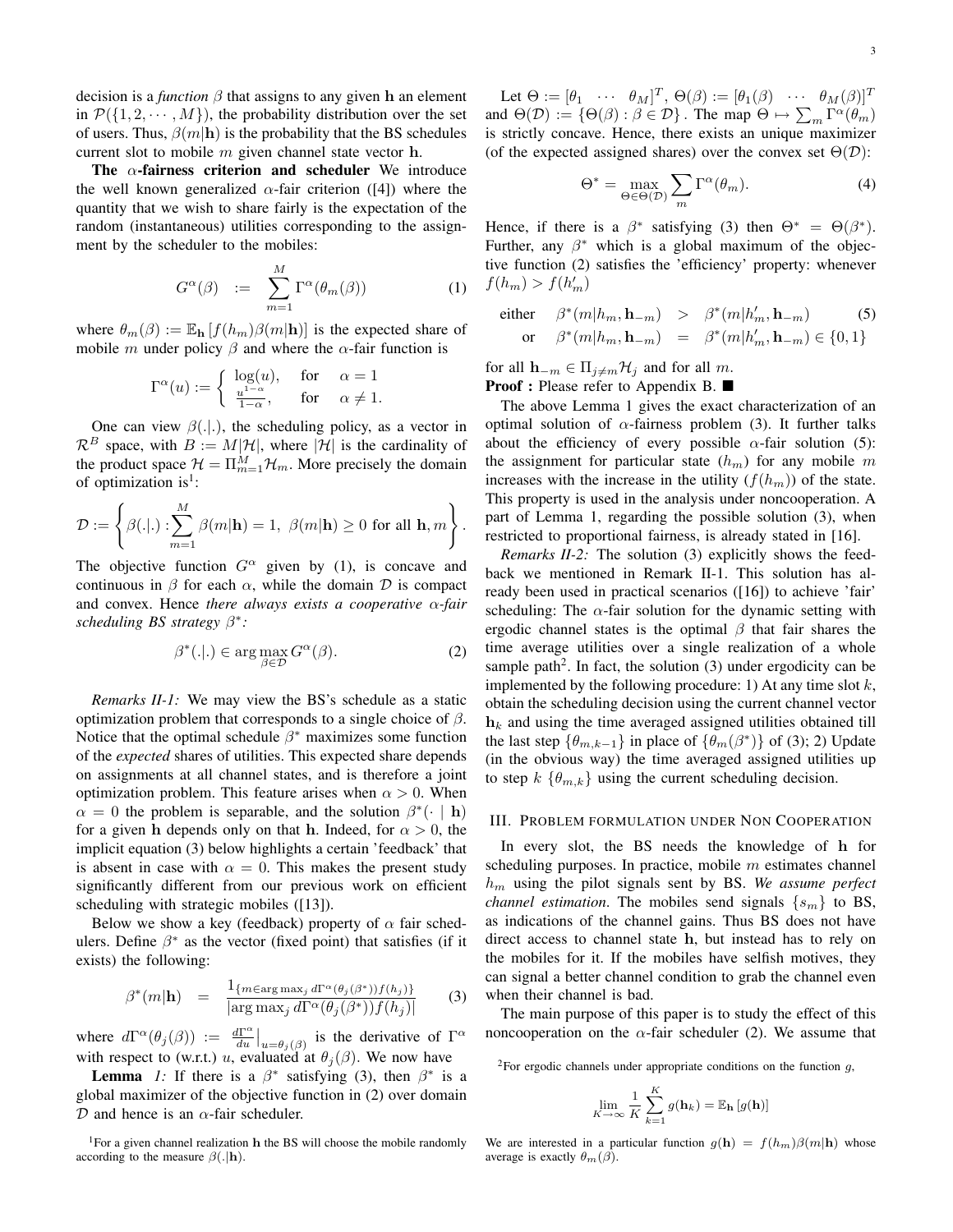signals are chosen from the channel space itself, i.e.,  $s_m \in \mathcal{H}_m$ for all mobiles. We shall consider two types of scenarios :

*Hierarchical game G1:* The BS is unaware of the possible noncooperative behavior from the mobiles and applies the  $\alpha$ fair scheduler (2) to the signals  $\mathbf{s} = [s_1, \dots, s_M]^t$  (as if they were the true channel values). The mobiles are aware of BS's scheduler, signal to optimize their own goals. When the base station is unaware, we model this game as hierarchical game with two levels: where leaders, the noncooperative mobiles, involve in a game problem while BS, the follower does the optimization. In this game, there is no common knowledge: the base station does not know the rationality of the mobiles. This game is related to that discussed by Aumann in [5] through many examples. For several years it has been thought that the assumption of common knowledge of rationality for the players in the game was fundamental. It turns out that, in  $N$ player games, common knowledge of rationality is not needed as an epistemic condition for equilibrium strategies (see [5]).

*A game approach:* The BS is modeled as an additional player in a one-shot game. When the BS becomes aware of the possible noncooperation, it could implement better policies to do better. We first consider a  $M_1 + 1$  player game G2, where the BS schedules still only using the signals from the mobiles. Because of its awareness, it could do better than the situation of game G1, but however will not be successful in compelling the mobiles to reveal the truthful signals (Section V-A). In Section V-B we construct more intelligent (which require more information) BS policies which would be robust against noncooperation: the new robust BS policies and the truthful signals from the mobiles form a Nash Equilibrium. This we refer as game G3.

We now introduce the important concepts and definitions that are used in the paper. These are more specific to the first two game scenarios. The corresponding definitions and concepts may vary slightly for the game G3 and the differences are explained directly in Section V-B.

**Common Knowledge :** Channel statistics  $\{p_{h_m}; m \leq M\}$ of all mobiles is a common knowledge, i.e., known to all the mobiles and the BS. We also assume that, the information about which mobiles are noncooperative, is a common knowledge in case of the last two games G2 and G3. If the rational BS does not know which mobiles are cooperative, it will treat every mobile as noncooperative.

**Mobile Policies :** Some mobiles (with indices  $1 \le m \le M_1$ where  $(0 \leq M_1 \leq M)$  are assumed to be noncooperative. A policy of mobile m is a function  $\{\mu_m(.|h_m)\}\$  that maps a state  $h_m$  to an element in  $P(\mathcal{H}_m)$ .

BS Policies : A policy of the BS is a function which maps every signal vector s to a scheduler  $\beta \in \mathcal{P}(\{1, 2, \dots, M\})$ . These policies are used in major part of the paper, while more complicated policies are considered in section V-B.

Utilities for a given set of strategies : The instantaneous/sample utility of the mobile  $m$  depends only upon the true channel  $h_m$  and the BS decision  $\beta$  and is given by :

 $U_m(s_m, h_m, \beta) = 1_{\{\beta = m\}} \min\{f(h_m), f(s_m)\}^3.$ 

Define the following to exclude mobile  $m$ :

$$
\mathbf{h}_{-m} := [h_1, \cdots, h_{m-1}, h_{m+1}, \cdots, h_M],
$$
  
\n
$$
p_{\mathbf{h}_{-m}}(\mathbf{h}_{-m}) := \Pi_{j \neq m} p_{h_j}(h_j),
$$
  
\n
$$
\mu_{-m}(\mathbf{s}_{-m}|\mathbf{h}_{-m}) := \Pi_{j \neq m; j \le M_1} \mu_j(s_j | h_j)
$$
  
\n
$$
\Pi_{j \neq m; j > M_1} \delta(h_j = s_j).
$$

Also define,  $\mu = {\mu_m; m \le M_1}$  to represent strategy profile:

$$
\mu(\mathbf{s}|\mathbf{h}) := \Pi_{1 \leq j \leq M_1} \mu_j(s_j \mid h_j) \Pi_{j>M_1} \delta(h_j = s_j).
$$

With the above definitions, each noncooperative user chooses its strategy  $\mu_m$  in such a way as to maximize its own utility:

$$
U_m^{\alpha}(\mu, \beta) = \mathbb{E}_{\mathbf{h}} \left[ \sum_{\mathbf{s}} U_m(s_m, h_m, m) \beta(m \mid \mathbf{s}) \mu(\mathbf{s} \mid \mathbf{h}) \right] \quad (6)
$$

Under the  $\alpha$ -fair criterion (1), the natural selection of utility for BS will be:

$$
U_{BS}^{\alpha}(\mu,\beta) = \sum_{m} \Gamma^{\alpha}(U_{m}^{\alpha}(\mu,\beta)). \tag{7}
$$

Throughout when  $\arg \max S$  has more than one element, by  $i = \arg \max S$  we mean  $i \in \arg \max S$ . By  $j := \arg \max S$ we mean that j is a chosen element of  $\arg \max S$ .

ASA, ATA Utilities : When mobile signals do not match the true channel values, the game under consideration will have two important average utilities for any given strategy profile  $(\mu, \beta)$  : (1) average signaled utilities under assignment  $\beta$ (ASA) utility, which a (more intelligent) BS can observe, and (2) average true and assigned (ATA) utility, which is the true average utility gained by the mobile and whose value cannot be estimated (as long as the mobile is noncooperative) at the BS. These are defined by

$$
U_m^{ASA}(\mu, \beta) := \mathbb{E}_{\mathbf{h}} \left[ \sum_{\mathbf{s}} f(s_m) \mu(\mathbf{s}|\mathbf{h}) \beta(m|\mathbf{s}) \right]
$$
(8)

$$
U_m^{ATA}(\mu, \beta)
$$
  
 :=  $\mathbb{E}_{\mathbf{h}} \Bigg[ \sum_{\mathbf{s}} \min\{f(h_m), f(s_m)\} \mu(\mathbf{s}|\mathbf{h}) \beta(m|\mathbf{s}) \Bigg].$  (9)

Indeed, it is easy to observe that the utility of mobile  $m$  is its ATA utility, i.e.,  $U_m^{\alpha}(\mu, \beta) = U_m^{ATA}(\mu, \beta)$ .

Truth Revealing Strategy : In the following, by truth revealing strategy at mobile  $m$  we mean the strategy

$$
\mu_m^T(s_m|h_m) = 1_{\{s_m = h_m\}} \text{ for all } h_m, s_m \in \mathcal{H}_m,
$$

which signals the true channel state. Let  $\mu^T := (\mu_1^T, \dots, \mu_M^T)$ . Under truthful strategies  $\mu^T$ , ATA and ASA utilities coincide. For any BS policy  $\beta$ , if strategy profile  $(\mu^T, \beta)$  forms a Nash Equilibrium, then we call the NE as a Truth Revealing Equilibrium (TRE).

<sup>&</sup>lt;sup>3</sup>The mobile achieves rate  $f(h_m)$  even if the BS allocates it a higher rate  $f(s_m)$  because of the inflated signal  $s_m$  sent by the noncooperative mobile. The justification of this is provided in detail in Appendix C (we used similar assumption also in [13], [14]).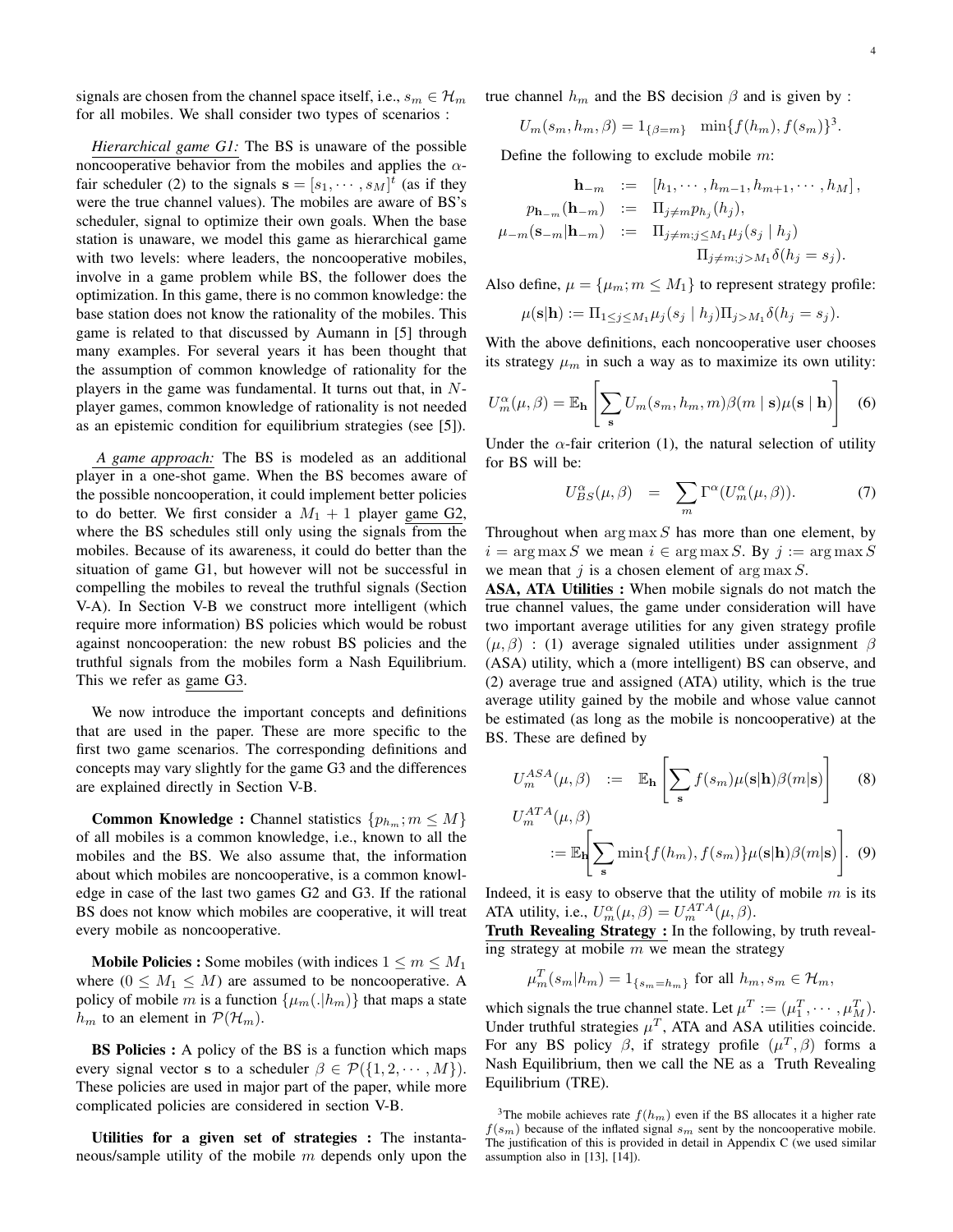Cooperative Shares : Best response of BS to truthful signals  $\mu^T$  is any maximizer  $\beta^*$  of  $G^{\alpha}$  (1). By Lemma 1, the best response results in unique maximum average ATA utilities,

$$
\theta_m^{\alpha c} := \theta_m(\beta^*) = U_m^{\alpha}(\mu^T, \beta^*), \tag{10}
$$

which will be referred as Cooperative Shares.

Contrast between hierarchical optimization and the game perspective: Recall that computing a fair assignment by BS involves maximization of (1). Thus in the first scenario, when mobiles choose profile  $\mu$ , the unaware BS fair shares ASA utilities under  $\mu$  by maximizing (12) (given in the next section). However, what needs fair sharing is the ATA utilities. This is achieved via the game perspective, wherein the rational BS tries to fair share the ATA utilities gained by the mobiles.

We study the various scenarios via three games mentioned above.

#### IV. SCHEDULING UNDER NONCOOPERATION : HIERARCHICAL GAME PROBLEM G1

We consider the scenario in which the BS is unaware of the presence of noncooperative mobiles. As in cooperative setting, the BS schedules (using optimal scheduler (2)) the channel to one of the mobiles using the mobile signals, assuming them to reflect the channel state perfectly. The mobiles, aware of BS's scheduler, maximize their utilities.

Utilities of G1: For any given mobile strategy profile  $\mu$ , let the induced signal probabilities be represented by  $p_s$ , i.e.,  $p_s(s) = \sum_{h} p_h(h) \mu(s|h)$ . Since the BS observes  $p_s$  (instead of  $p_h$ ), it assumes the expected shares of mobile m to be  $\theta_m(\mu, \beta) := \mathbb{E}_{p_{\mathbf{s}}}[f(s_m)\beta(m|\mathbf{s})]$  and hence maximizes,

$$
U_{BS}^{ASA}(\beta,\mu) = \sum_{m} \Gamma^{\alpha}(\theta_m(\mu,\beta))). \tag{11}
$$

One can identify that  $\theta_m(\mu, \beta)$  are the ASA utilities. The equilibrium appropriate to this scenario is Stackelberg Equilibrium. **Stackelberg Equilibrium for G1:** is a profile  $(\beta_{\mu}^*, \mu^*)$  which satisfies the following for all  $m$ :

$$
\beta_{\mu}^* = \arg \max_{\beta} U_{BS}^{ASA}(\beta, \mu), \tag{12}
$$

$$
\mu_m^* = \arg \max_{\mu_m} U_m^{ATA} \left( \left( \mu_m, \mu_{-m}^* \right), \beta^*_{\left( \mu_m, \mu_{-m}^* \right)} \right). (13)
$$

We now present some examples in which a user  $m$  deviates unilaterally from  $\mu^T$  and increases its utility above its cooperative share, resulting in unfair allocations. These examples do not have TRE for G1, i.e., truthful strategy profile  $\mu^T$  is not a part of any Stackelberg Equilibrium of G1. In particular for (12), we consider  $\alpha$ -fair scheduler given by (3). This scheduler is a widely used practical solution (see Remark II-2),  $\alpha$ -FSA being one of them.

#### *A. Asymmetric Examples*

*1) Proportional fair scheduler*  $(\alpha = 1)$ : We continue with the motivating example given in Section I. User 1 has a single state with utility a. User 2 has 2 states with respective utilities given by  $rb$ , b and with  $r > 1$ . The respective probabilities to be in one of these states are  $p,(1-p)$  with  $p \in (1/(1+r), 1/2)$ . Using (3), one can easily estimate  $\beta^*$ ,  $\{\theta_m(\beta^*)\}$  to be:

$$
\begin{array}{rcl}\n\beta^*(2|a, rb) & = & 1, \\
\theta_1(\beta^*) & = & a(1-p) \quad \text{and} \quad \theta_2(\beta^*) & = & rbp. \\
\text{(14)}\n\end{array}
$$

Note that  $\theta_1(\beta^*), \theta_2(\beta^*)$  are the mobile's cooperative shares. It is important to note here that  $\beta^*$  satisfying (3) exist only if  $p \in (1/(1+r), 1/2)$  as in this case :

$$
d\Gamma^{\alpha}(\theta_2(\beta^*))rb = \frac{rb}{rbp} > \frac{a}{a(1-p)} = d\Gamma^{\alpha}(\theta_1(\beta^*))a
$$
  

$$
d\Gamma^{\alpha}(\theta_2(\beta^*))b = \frac{b}{rbp} < \frac{a}{a(1-p)} = d\Gamma^{\alpha}(\theta_1(\beta^*))a.
$$

Suppose user 2 signals  $rb$  (when actually in state b) with probability q, i.e.,  $\mu_2(rb|b) = q$ . Then user's maximum ASA rates (note that  $\beta_q^* = \beta^*$  defined in (14)) are:

$$
U_1^{ASA}(q, \beta_q^*) = (1 - p - q)a, \quad U_2^{ATA}(q, \beta_q^*) = rb(p + q)
$$

respectively whenever

$$
\frac{rb}{(p+q)rb} > \frac{a}{a(1-p-q)} > \frac{b}{rb(p+q)}.
$$

With this, the mobile 2 obtains an improved ATA utility  $U_2^{ATA}(q, \beta_q^*) = rbp + bq > \theta_2(\beta^*)$ , i.e., mobile 2 is successful in improving its utility (above it's cooperative share) by signaling noncooperatively. The maximum possible value of q is  $q = (0.5 - p)$ .

*2) Extension to general* α*:* One can extend the above to general  $\alpha$ , an  $\alpha$ -fair scheduler satisfying (3) exists if,

$$
(rb)^{\alpha-1}p^{\alpha} < a^{\alpha-1}(1-p)^{\alpha} < r (rb)^{\alpha-1}p^{\alpha}.
$$

From above, as  $\alpha$  increases, p for which (3) exists reduces and thus given  $(a, r, b, p)$ , there exists a maximum  $\alpha_{max}$ , beyond which there does not exist  $\alpha$ -fair scheduler of the type  $(3)$ . However another type of  $alpha$ -fair scheduler exist; for example for max-min fairness (when  $\alpha = \infty$ ,  $\theta_1^* = \theta_2^*$ ) a  $\alpha$ -fair scheduler  $\{\beta^*(1|rb, a), \ \beta^*(1|b, a)\}\$ given by:

$$
\beta^*(1|rb, a) = \frac{a}{rbp + ap}; \beta^*(1|b, a) = 0 \text{ if } a(1-p) < rbp
$$

$$
\beta^*(1|b, a) = \frac{a(1-p) - rbp}{(b+a)(1-p)}; \beta^*(1|rb, a) = 0 \text{ else.}
$$

When  $\alpha$ -fair scheduler (3) exists the noncooperative mobile benefit; the maximum  $q(\alpha)$  satisfies:

$$
(p+q(\alpha))^{\alpha}(rb)^{\alpha-1} = a^{\alpha-1}(1-p-q(\alpha))^{\alpha}.
$$

For example with  $a = 4, r = 3, b = 3, p = 0.33$  the maximum  $\alpha$  for which  $\alpha$ -fair scheduler (3) exists is 7.9 and user 1 can benefit by signaling with  $q = .05$  for all  $\alpha \leq 4$ .

*3) Generalization to more states and general* α*:* Consider two asymmetric users under the following assumptions :

- **N.**1 The cooperative  $\alpha$ -fair solution  $\beta^*$  (3) exists and without loss of generality let  $1 = \arg \max_{m} \theta_m^{\alpha c}$ .
- N.2 There exists an  $i > 1$  such that,

$$
\eta := \inf_{h_2 \in \mathcal{H}_2} d\Gamma^{\alpha}(\theta_1^{\alpha c}) f(h_{1,i-1}) - d\Gamma^{\alpha}(\theta_2^{\alpha c}) f(h_2) > 0,
$$

where  $\mathcal{H}_1 = \{h_{1,1}, \dots, h_{1,N_1}\}\$  are arranged such that  $f(h_{1,1}) > f(h_{1,2}) > \cdots > f(h_{1,N_1}).$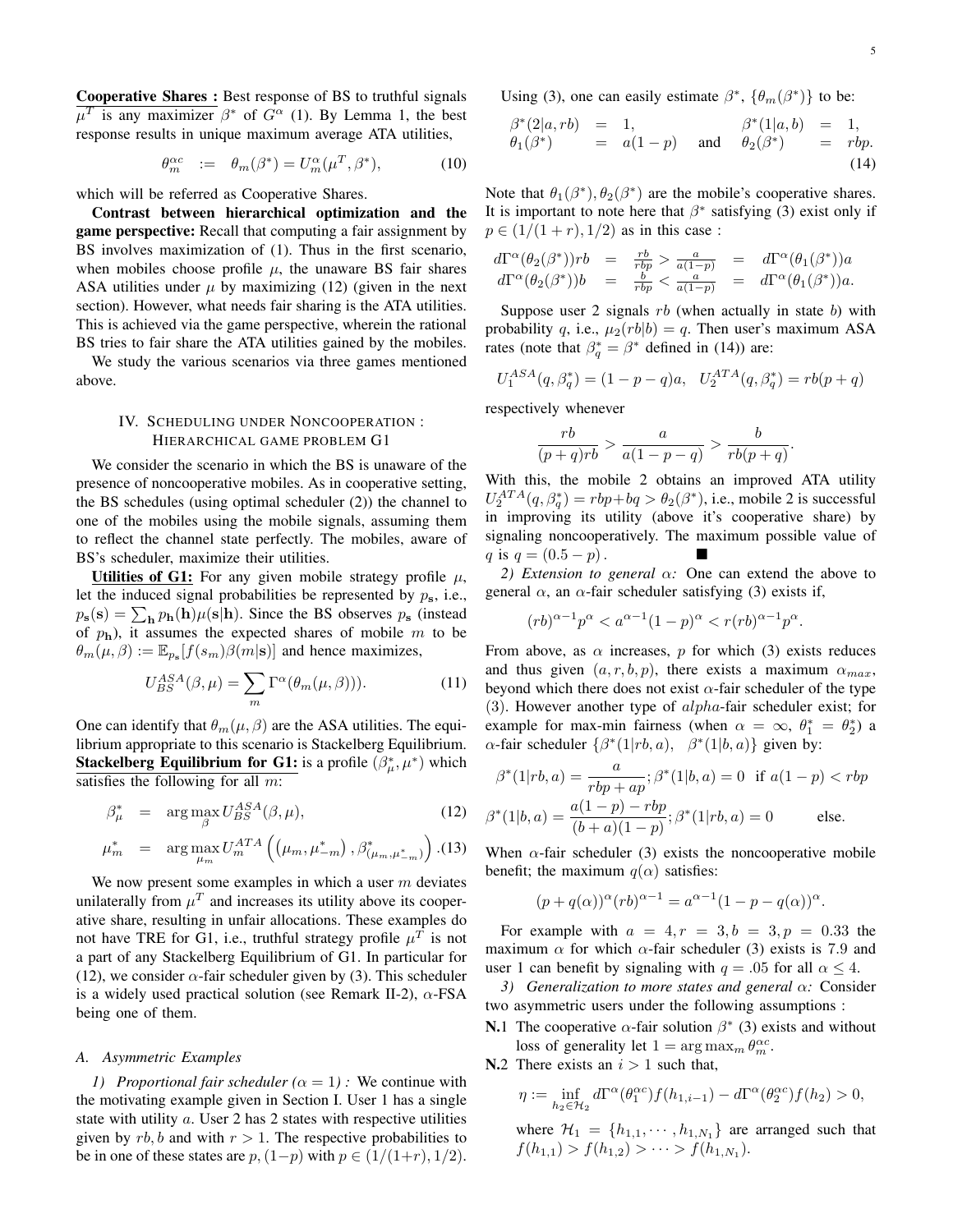**Lemma** 2: Under assumptions **N.1-N.2**, there exist a non truth revealing policy  $\mu_1^{\delta}$  for mobile 1 such that its ATA utility  $U_1^{ATA}(\mu_1^{\delta}, (f, \beta_{\mu_1^{\delta}}^*))$  is larger than its cooperative share  $\theta_1^{\alpha c}$ . **Proof :** The proof is available in Appendix B.

#### *B. Symmetric Case*

We consider a simple symmetric two mobile example. The mobiles have two states with utilities  $a_1, a_2$  occurring respectively with probabilities  $p_1, p_2$ . Let  $a_1 = ra_2, p_1 = pp_2$ with  $r > 1$ ,  $p > 0$ . Under truthful signaling, by Lemma 1, an  $\alpha$ -fair optimal BS policy (for any  $\alpha$ ) is given by:

$$
\beta^*(1|a_1, a_1) = 1/2 = \beta^*(1|a_2, a_2), \quad \beta^*(1|a_1, a_2) = 1, \beta^*(1|a_2, a_1) = 0
$$

with equal cooperative shares

$$
\theta_1(\beta^*) = \theta_2(\beta^*) = \left(\frac{p_1^2}{2} + p_1 p_2\right) a_1 + p_2^2 \frac{a_2}{2}
$$

$$
= p_2^2 a_2 \left(\frac{p^2 r + 1}{2} + pr\right).
$$

Without loss of generality say mobile 1 deviates unilaterally from his truthful strategy with  $\mu_1(a_1|a_2) = t$ . If mobile 1 was successful, his reported rate would be greater than  $\theta_1(\beta^*)$ and this rate he would have obtained only when his declared state is  $a_1$  with mobile 2's being  $a_2$ . Thus, mobile 1 will be successful with maximum ASA utilities ( $\alpha = 1$ ):

$$
U_1^{ASA} = (p_1a_1 + p_2ta_1)p_2 = (p+t)p_2^2a_1
$$
 and  

$$
U_2^{ASA} = 1p_1a_1 + p_2(1-t)p_2a_2 = (pr + (1-t)p_2)p_2a_2
$$

and the corresponding ATA utility,

$$
U_1^{ATA} = (p_1a_1 + p_2ta_2)p_2 = (pr + t)p_2^2a_2
$$

if the following conditions are met:

$$
\frac{a_1}{U_1^{ASA}} > \frac{a_2}{U_2^{ASA}} \text{ and } \theta_1(\beta^*) < U_1^{ATA},
$$

i.e., if t satisfies:

$$
\frac{1}{(p+t)p_2} > \frac{1}{(pr+(1-t)p_2)} \text{ and } \frac{p^2r+1}{2} < t. \quad \blacksquare
$$

#### *C. Robustness at large* α

For small values of  $\alpha$ ,  $\alpha$  fair scheduler fails. However we see a different phenomenon at higher  $\alpha$ . As  $\alpha$  increases to infinity, the 'fairness' increases and the expected shares, i.e., ATA utilities, of all the mobiles tend to becoming equal ([18]), provided all the mobiles signal truthfully. However, in presence of noncooperation, it will be the ASA utilities that start becoming equal for higher values of  $\alpha$ . This results in all the cooperative (ATA equal ASA utilities) mobiles getting equal ATA shares which will be bigger than that for the noncooperative (ATA are strictly less than ASA utilities) mobiles. Thus the  $\alpha$ -fair *scheduler (2) itself becomes more and more robust towards noncooperation as fairness factor* α *increases, in spite of the BS's unawareness of the noncooperation.*<sup>4</sup> This effect is seen in the motivating example as well as in Figure 3 given in a later section. In Figure 3, the noncooperative mobile's ATA utility diminishes as  $\alpha$  increases and goes below its cooperative share beyond  $\alpha = 1.2$  and further, the cooperative mobile gets more share than its cooperative share for these large values of  $\alpha$ .

#### V. SCHEDULING UNDER NONCOOPERATION : GAME THEORETIC STUDY

In this section the BS knows about noncooperative behavior of mobiles and is considered as an additional player resulting in the  $M_1 + 1$  player game.

#### *A. BS Scheduling policies of section IV : Game G2*

In contrast to section IV, the BS knows the mobiles that are noncooperative. The resulting game is a one-shot concave game: the utility of mobile m (6) is linear in its policy  $\mu_m$ while that of the BS (7) is continuous and concave in its policy  $\beta$ . By [19], this game always has a NE<sup>5</sup> ( $\mu^*, \beta^*$ ) which satisfies, for all  $m$ ,

$$
\begin{array}{rcl}\n\mu_m^* & = & \arg\max_{\mu_m} U_m^{\alpha}((\mu_m, \mu_{-m}^*), \beta^*) \\
\text{and } \beta^* & = & \arg\max_{\beta} U_{BS}^{\alpha}(\mu^*, \beta).\n\end{array}
$$

For game G2 we obtain a 'babbling' equilibrium. We further show that G2 does not have a TRE.

*1) G2 has Babbling NE :* We will now show that this game has a Nash equilibrium where the BS neglects the signals from the noncooperative users. Let  $\mathbf{h}^{>M_1} := [h_{M_1+1}, \cdots h_M]^t$ represent the channel states of the cooperative mobiles. With  $\theta_m^{>M_1}(\beta) := E_{\mathbf{h}} \left[ f(h_m)\beta \left( m|\mathbf{h}^{>M_1} \right) \right]$ , the BS maximizes:

$$
\sum_{m} \Gamma^{\alpha} \left( \theta_m^{>M_1} (\beta) \right). \tag{15}
$$

We note here that for any non cooperative mobile,

$$
\theta_m^{>M_1}(\beta) = E[f(h_m)]E_{\mathbf{h}^{>M_1}}\left[\beta\left(m|\mathbf{h}^{>M_1}\right)\right] \text{ for } m \le M_1.
$$

As in Lemma 1, there always exists a  $\beta$  maximizing (15). Call one such  $\beta$  by  $\beta > M_1$ <sup>\*</sup>. Choose any mobile profile  $\mu$ which satisfies for all  $m \leq M_1$ ,  $\mu_m(s_m|h_m) = 0$  for all  $h_m, s_m$  with  $f(s_m) < f(h_m)$ . It is easy to see that  $(\mu, \beta^{>M_1*})$ forms a Nash Equilibrium. Note here that a noncooperative mobile m can obtain the utility  $\theta_m^{>M_1}(\beta^{>M_1*})$  only if it signals better than its channel true value (as only in this case  $\min\{f(h_m), f(s_m)\} = f(h_m)$  and hence the requirement of above condition on the set of mobile strategies.

This is a NE at which the BS ignores the signals from the noncooperative mobiles and is similar in sense to the Babbling equilibrium defined in the context of signaling games ([22]). Hence we chose to call this also as Babbling equilibrium.

We end this subsection with a useful, practically implementable  $\alpha$ -fair scheduler involving only cooperative signals

<sup>&</sup>lt;sup>4</sup>However as noticed in motivating example, we can only say the max min fairness will be robust against all types of noncooperation from mobiles and cannot identify an  $\alpha$  beyond which the scheduler will be robust.

<sup>&</sup>lt;sup>5</sup>Note that when adding further concave constraints the game remains concave even if the constraints are coupled [19]. We thus obtain equilibrium also for constrained versions of the game. Examples of such constraints are: the (possible weighted) sum of throughputs is bounded by a constant.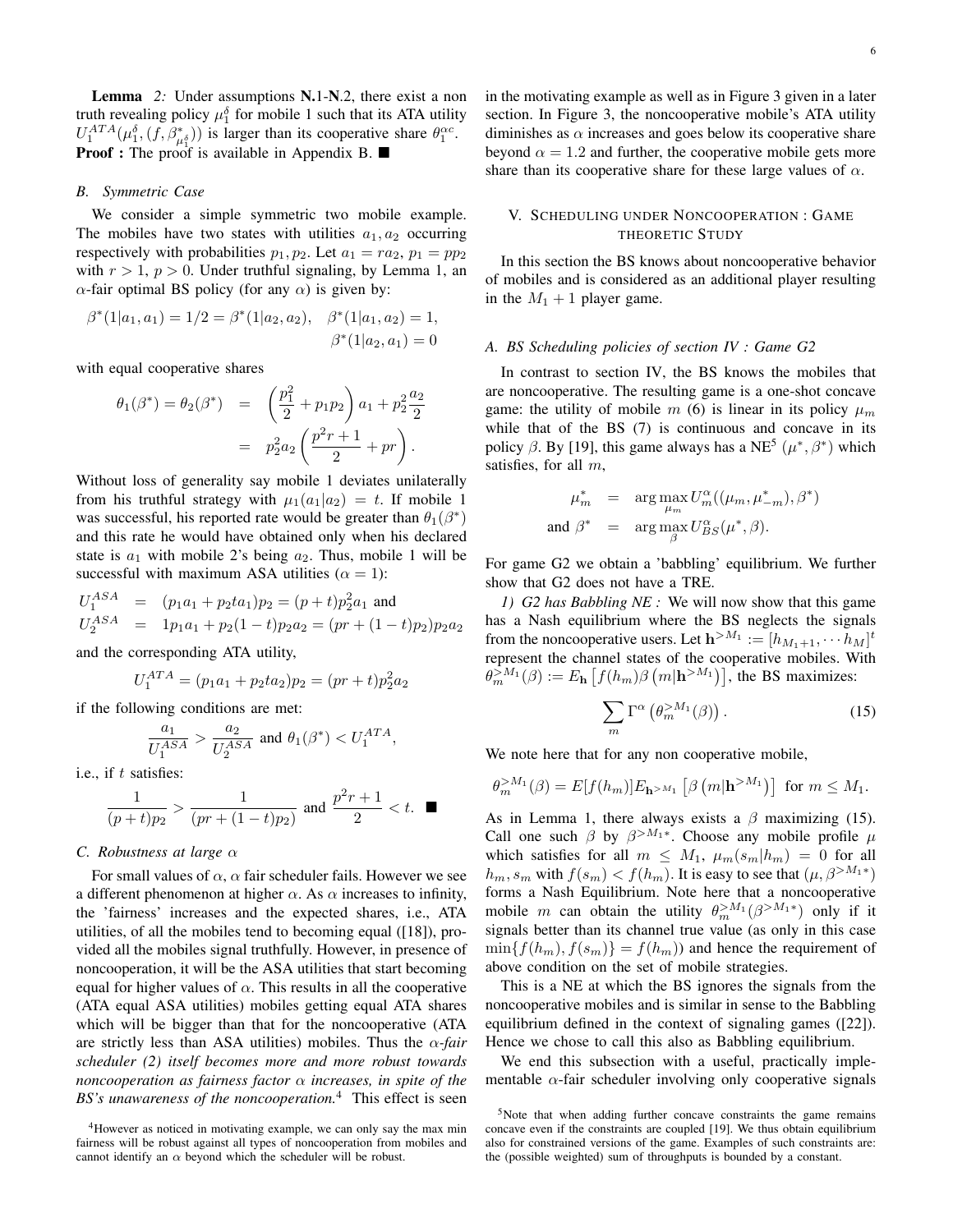(if exists). Define (if exists),

$$
\beta^{>M_1*} (m|\mathbf{h}^{>M_1}) = \frac{1_{\{m \in \mathcal{A}^{>M_1} (\mathbf{h}^{>M_1}, \beta^{>M_1*})\}}}{|\mathcal{A}^{>M_1} (\mathbf{h}^{>M_1}, \beta)^{M_1*})|}
$$
  
\n
$$
\mathcal{A}^{>M_1} (\mathbf{h}^{>M_1}, \beta) = \arg \max_{j} d\Gamma^{\alpha}(\theta_j^{>M_1}(\beta)) u_j
$$
  
\nwith  $u_j = f(h_j) 1_{\{j > M_1\}} + \mathbb{E}[f(h_j)] 1_{\{j \le M_1\}}.$ 

Using similar steps which obtained (3), one can show that  $\beta^{>M_1*}$  is a maximizer of (15).

*2) G2 has No TRE :* We now examine the existence of the desired TRE. The case of  $\alpha = 0$ , the efficient scheduling is studied in [13]. In [13], G2 corresponding to efficient scheduling was modeled by a signaling game and it is shown that the game G2 has only babbling equilibrium as NE and hence does not have a TRE. We will now consider the case  $\alpha > 0$ . If the  $M_1 + 1$  player game were to have a TRE, the corresponding (equilibrium) strategy of the BS, by definition the NE, should be the best response to mobile's truthful strategies  $\mu^T$  and hence will be maximizer of  $U_{BS}^{\alpha}(\mu^T, \beta) = G^{\alpha}(\beta)$ . Hence, the best response for truth revealing strategy profile  $\mu^T$  indeed equals one of the maximizers of Lemma 1, which satisfies the efficiency property (5).

Let  $\bar{\beta}^*$  be any maximizer of Lemma 1. The strategy profile  $(\mu^T, \bar{\beta}^*)$  does not form a NE because: Let  $\tilde{m}$  be any mobile with non zero cooperative share and let  $h$  be its channel value with largest utility, i.e., let  $\tilde{h} = \arg \max_{h \in \mathcal{H}_{\tilde{m}}} f(h)$ . The mobile by changing its policy from truthful signals  $\mu_{\tilde{m}}^T$ to  $\mu_{\tilde{m}}(s_{\tilde{m}}|h_{\tilde{m}}) := 1_{\{s_{\tilde{m}}=\tilde{h}\}}$  for all  $h_{\tilde{m}}, s_{\tilde{m}}$  increases its ATA utilities as by (5) for any  $h_{-\tilde{m}}$  and for any  $h \neq \tilde{h} \in \mathcal{H}_{\tilde{m}}$ ,  $\bar{\beta}^*(\tilde{m}|\tilde{h}, \mathbf{h}_{-\tilde{m}}) \geq \bar{\beta}^*(\tilde{m}|h, \mathbf{h}_{-\tilde{m}})$ , and hence,

$$
U_{\tilde{m}}^{ATA}((\mu_{-\tilde{m}}^T \mu_{\tilde{m}}), \bar{\beta}^*) - U_{\tilde{m}}^{ATA}(\mu^T, \bar{\beta}^*))
$$
  
= 
$$
\sum_{\mathbf{h}} p_{\mathbf{h}}(\mathbf{h}) \left( \bar{\beta}^*(\tilde{m}|\tilde{h}, \mathbf{h}_{-\tilde{m}}) f(h_m) - \bar{\beta}^*(\tilde{m}|\mathbf{h}) f(h_m) \right)
$$
  
= 
$$
\sum_{\mathbf{h}} p_{\mathbf{h}}(\mathbf{h}) f(h_m) \left( \bar{\beta}^*(\tilde{m}|\tilde{h}, \mathbf{h}_{-\tilde{m}}) - \bar{\beta}^*(\tilde{m}|\mathbf{h}) \right) > 0.
$$

Strict greater than zero results in the last line for all  $\alpha$ 0, as all the mobiles obtain non zero utility under an alpha fair scheduler. Thus, the mobile  $\tilde{m}$  can improve its utility by unilaterally moving away from  $\mu_m^T$ , contradicting the definition of NE.  $\blacksquare$ 

Thus the BS, even when aware of the noncooperation, is not successful in eliciting the truthful signals. In the following we construct more intelligent policies which induce a TRE. Hence, *BS has to use more intelligent scheduling algorithms to be robust against noncooperation.*

#### *B. Robust BS Policies : Game G3 has TRE*

BS can estimate statistics  $p_s$  after sufficient observation of the mobile signals. We use  $p<sub>s</sub>$  to build robust policies for BS which give us the desired TRE. The policy of BS now maps every ordered pair of signal and signal statistics  $(s, p_s)$ to an ordered pair  $(\Phi, \beta) = \{(\phi_m(s, p_s), \beta(.|s, p_s))\}$  with allocation  $\phi_m(s) \leq f(s_m)$  for all m. All the utilities will change appropriately to include  $\Phi$ , for example:

$$
U_m^{\alpha}(\mu, (\Phi, \beta))
$$
  
=  $\mathbb{E}_{\mathbf{h}} \left[ \sum_{\mathbf{s}} \min \{ \phi_m(\mathbf{s}), f(h_m) \} \mu(\mathbf{s}|\mathbf{h}) \beta(m|\mathbf{s}) \right].$   
A profile  $(\mu_1^*, \cdots, \mu_{M_1}^*, (\Phi^*, \beta^*))$  is a NE for G3 if,  
 $\mu_m^* = \arg \max_{\mu_m} U_m^{\alpha}((\mu_m, \mu_{-m}^*), (\Phi^*, \beta^*))$  for all m

$$
(\Phi^*, \beta^*) = \arg \max_{(\Phi, \beta)} U_{BS}^{\alpha}(\mu^*, (\Phi, \beta)). \tag{16}
$$

When BS knows signal statistics,  $\{p_s\}$ , it can estimate the ASA utilities for any scheduling policy and for any mobile profile  $\mu$  as:

$$
U_m^{ASA}(\mu, (\Phi, \beta)) = U_m^{AS}(\Phi, \beta)) := \mathbb{E}_{\mathbf{s}} \left[ \phi(\mathbf{s}) \beta(m|\mathbf{s}) \right].
$$

In the above the expectation is w.r.t.  $p_s$ . It can also estimate their cooperative shares  $\{\theta_m^{\alpha c}\}$  of (10) using its prior knowledge: the channel statistics. We now propose a robust policy at the BS which uses both these average utilities. The key idea is to design a policy at BS which does not allow the (average) utility of any mobile m to be greater than  $\theta_m^{\alpha c}$ .

When a noncooperative mobile uses a signaling strategy to improve its ATA utility  $U_m^{ATA}$ , even its ASA utility  $U_m^{ASA}$  improves. The BS can estimate  $U_m^{ASA}$  of each of the mobiles and hence can sense the increase in the noncooperative mobile's ASA utility in comparison to its cooperative share. The BS can ensure none of the cooperative mobiles is allocated more than its corresponding cooperative share: by allocating only a fraction and not the total signaled utility at every sample. The fraction to be allocated, is set based on the present excess over the cooperative share as follows:

$$
\phi_m(s_m, p_s, \beta) := \left( f(s_m) - \left( U_m^{ASA}(p_s, (\Phi, \beta)) - \theta_m^{\alpha c} \right) \Delta \right)
$$

$$
1_{\{(f(s_m) - (U_m^{ASA}(p_s, (\Phi, \beta)) - \theta_m^{\alpha c}) \Delta) > 0\}} \tag{17}
$$

for some large value of  $\Delta$ . Hence, to ensure that none of the mobiles get more ASA utility than its cooperative share, BS needs to allocate (choose  $\Phi = {\phi_m}$ ) to satisfy the following:

$$
U_m^{ASA}(p_{\mathbf{s}}, (\Phi, \beta)) = \mathbb{E}_{\mathbf{s}} \left[ \phi_m(s_m, p_{\mathbf{s}}, \beta) \beta(m|\mathbf{s}) \right]. \tag{18}
$$

Both the equations (18) and (17) are satisfied if there exists a fixed point  $U_m^{ASA} = U_m^{ASA}(p_s, \beta)$  which satisfies:

$$
U_m^{ASA} = \mathbb{E}_s \left[ \phi_m \beta(m|s) 1_{\{\phi_m > 0\}} \right];
$$
\n
$$
\phi_m := f(s_m) - \left( U_m^{ASA} - \theta_m^{ac} \right) \Delta.
$$
\n(19)

With  $C_f$  representing the upper bound on  $f$ ,

$$
\begin{aligned} \left( f(s_m) - \left( U_m^{ASA} - \theta_m^{\alpha c} \right) \Delta \right) 1_{\{(f(s_m) - (U_m^{ASA} - \theta_m^{\alpha c}) \Delta) > 0\}} \\ &\leq \ C_f + \theta_m^{\alpha c} \Delta \qquad \text{for all } s_m \text{ and } U_m^{ASA}. \end{aligned}
$$

Thus the map  $U_m^{ASA} \mapsto \phi_m \beta(m|\mathbf{s}) 1_{\{\phi_m > 0\}}$  is bounded and continuous almost surely and hence by bounded convergence theorem the map of (19),  $U_m^{ASA} \mapsto \mathbb{E}_s \left[ \phi_m \beta(m|s) 1_{\{\phi_m > 0\}} \right],$ is continuous. Thus there exists an  $U_m^{ASA}$  satisfying the fixed point equation (19) by Brouwer fixed point theorem<sup>6</sup>.

<sup>6</sup>*Brouwer fixed point theorem:* Every continuous function f from a closed ball of a Euclidean space to itself has a fixed point, i.e., an  $x^*$  which satisfies  $x^* = f(x^*).$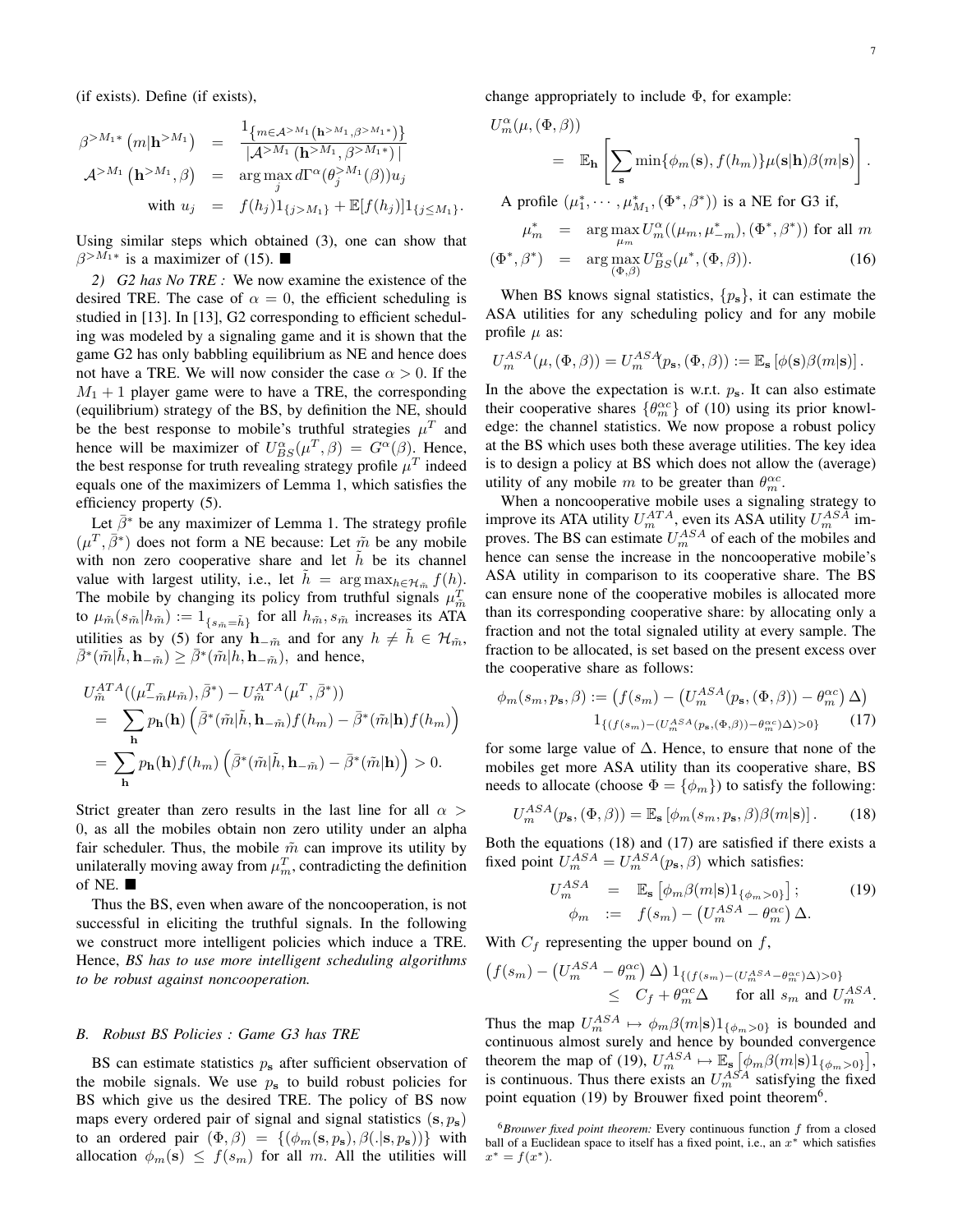$$
U_m^{ATA}(\mu, (\Phi, \beta)) = \mathbb{E}_{\mathbf{h}, \mathbf{s}} \left[ f_m^{gain}(h_m, s_m, p_\mathbf{s}, \beta) \beta(m|\mathbf{s}) \right]
$$
 (20)  

$$
f_m^{gain}(h_m, s_m, p_\mathbf{s}, \beta) := \min \{ f(h_m), \phi_m(s_m, p_\mathbf{s}, \beta) \}.
$$

Equation (19) satisfies :

$$
U_m^{ASA} = \frac{\mathbb{E}_{\mathbf{s}}[f(s_m)\beta(m|\mathbf{s})1_m] + \theta_m^{\alpha c} \Delta \mathbb{E}_{\mathbf{s}}[\beta(m|\mathbf{s})1_m]}{1 + \Delta \mathbb{E}_{\mathbf{s}}[\beta(m|\mathbf{s})1_m]}
$$
 (21)  
with  $1_m := 1_{\{\Delta U_m^{ASA} < f(s_m) + \Delta \theta_m^{\alpha c}\}}$ .

Hence, for any strategy profile  $(\mu, \beta)$ 

$$
U_m^{ASA}(p_s, (\Phi, \beta)) - \theta_m^{\alpha c}
$$
  
= 
$$
\frac{\mathbb{E}_{\mathbf{s}} \left[ f(s_m) \beta(m|\mathbf{s}) \mathbb{1}_{\{\Delta U_m^{ASA} < f(s_m) + \Delta \theta_m^{\alpha c} \}} \right] - \theta_m^{\alpha c}}{1 + \Delta \mathbb{E}_{\mathbf{s}} \left[ \beta(m|\mathbf{s}) \mathbb{1}_{\{\Delta U_m^{ASA} < f(s_m) + \Delta \theta_m^{\alpha c} \}} \right]}
$$
  

$$
\leq \frac{C_f}{\Delta} \leq o(1/\Delta),
$$

and hence,

$$
U_m^{ATA}(\mu, (\Phi, \beta)) \leq U_m^{ASA}(\mu, (\Phi, \beta)) \leq \theta_m^{\alpha c} + o(1/\Delta).
$$

The above is true as,  $f_m^{gain}(h_m, s_m, \mu, \beta) \leq \phi_m(s_m, \mu, \beta)$ . In other words, *with new allocation (19) at BS, no mobile can gain* o(1/∆) *more than its cooperative share for any pair*  $(\mu, \beta).$ 

Further, if BS uses any  $\alpha$ -fair scheduler  $\beta^*$  of (2), along with allocation policy (19), it is easy to check using (21) and (20) that under truthful strategies (note  $p_s = p_h U_m^{ASA}(\mu^T, \beta_1^*) =$  $U_m^{ATA}(\mu^T, \beta_1^*) = \theta_m^{\alpha c}$  for all m. Also now,

$$
U_m^{ASA}(p_{\mathbf{h}},(\Phi,\beta^*)) - \theta_m^{\alpha c}
$$
  
= 
$$
\frac{\mathbb{E}_{\mathbf{h}}[f(h_m)\beta^*(m|\mathbf{h})1_m] - \mathbb{E}_{\mathbf{s}}[f(h_m)\beta^*(m|\mathbf{h})]}{1 + \Delta \mathbb{E}_{\mathbf{h}}[\beta^*(m|\mathbf{h})1_m]}
$$
  
= 
$$
-\frac{\mathbb{E}_{\mathbf{h}}[f(h_m)\beta^*(m|\mathbf{h})1_{\{\Delta U_m^{ASA} \ge f(h_m) + \Delta \theta_m^{\alpha c}\}}]}{1 + \Delta \mathbb{E}_{\mathbf{h}}[\beta^*(m|\mathbf{h})1_m]}.
$$

The above indicates that  $U^{ASA}(p_{\bf h},(\Phi,\beta^*)) \leq \theta_m^{\alpha c}$ . If it was strictly less than the cooperative share, then the indicator in the numerator of the second line can never be true and hence there exists only one fixed point,  $\theta_m^{\alpha c}$  with  $(\mu^T, \beta^*)$ . We have thus proved:

**Theorem** 1: If BS knows cooperative shares  $\{\theta_m^{\alpha c}\}\$  and the signal statistics  $\{p_s\}$ , the  $M_1 + 1$  player strategic game has an  $\epsilon$ -NE, i.e., TRE:  $(\mu^T, (\{\phi_m(s_m, p_s, \beta^*)\}, \ \ \beta^*(m|s)))$ .

In the coming sections, we will turn our attention to iterative algorithms which can achieve a desired level of 'fairness' even in the presence of some noncooperative mobiles. We begin this task by first studying  $\alpha$ -FSA ([15]).

#### VI. FAIR SCHEDULER ALGORITHM  $(\alpha$ -FSA)

From this section onwards the channel states h as well as the signaled states s (the states reported by the mobiles) are continuous random variables with stationary rates across the time,  ${r_{m,k}}_{k\geq 1} = {f(h_{m,k})}_{k\geq 1}, {r_{m,k}}_{k\geq 1} = {f(s_{m,k})}_{k\geq 1}$  for all  $m$ , satisfying the assumptions of Appendix  $A^7$ .

This section and the coming section use various types of rates and hence the notations become complicated. Thus a table (in table III) of notations specific to these two sections is given in Appendix A, where all the rate notations are listed at one place.

By assumption A.3 of Appendix A, the rates are integrable and hence the map

$$
\Theta \mapsto \left[ \mathbb{E}_{\mathbf{h}}[f(h_1)\beta(1|\mathbf{h}, \Theta), \cdots, \mathbb{E}_{\mathbf{h}}[f(h_M)\beta(M|\mathbf{h}, \Theta)] \right],
$$

$$
\beta(m|\mathbf{h}, \Theta) = \frac{1_{\{m = \arg\max_j d\Gamma^{\alpha}(\theta_j)f(h_j)\}}}{|\{\arg\max_j d\Gamma^{\alpha}(\theta_j)f(h_j)\}|}
$$

has a fixed point  $\overline{\Theta}$  by Brouwer's fixed point theorem and  $\beta^*(.|\mathbf{h}) := \beta(.|\mathbf{h}, \bar{\Theta})$  exactly satisfies (3) and hence is a  $\alpha$ -fair solution. Thus with continuous rates we always have fixed point  $\alpha$ -fair solution (3). We outlined an algorithm to implement  $\alpha$ -fair scheduler (3) in Remark II-2 following Lemma 1. The  $\alpha$ -FSA ([15]), a stochastic approximation based fair scheduling algorithms, exactly follows this outline (with  $\Theta^{\alpha}_k := \left[\theta^{\alpha}_{1,k},\cdots,\theta^{\alpha}_{M,k}\right],\, {\bf r}_k := [r_{1,k},\cdots,r_{M,k}])$ :

$$
\begin{array}{rcl}\n\theta_{m,k}^{\alpha} & = & \theta_{m,k-1}^{\alpha} + \epsilon_k \left[ I_m^{\alpha}(\mathbf{r}_k, \Theta_{k-1}^{\alpha}) r_{m,k} - \theta_{m,k-1}^{\alpha} \right] \\
I_m^{\alpha}(\mathbf{r}, \Theta) & = & 1_{\{m = \arg\max_j d\Gamma^{\alpha}(d_j + \theta_j) r_j\}} \\
& = & 1_{\{m = \arg\max_j r_j(\theta_j + d_j)^{-\alpha}\}}\n\end{array} \tag{22}
$$

where  $d_m$  are small positive constants (added for stability). While making decisions  $\{I_m^{\alpha}\}\,$ , if there are more than one users attaining maximum, one of the maximizers is chosen by the BS randomly. In [15, Th. 2.2], the authors show that  $\{\theta_{m,k}^{\alpha}\}$ of (22), with  $\alpha \leq 1$ , converges weakly to the unique limit point  $\Theta^*$  that satisfies  $\mathbb{E}\left[r_m I_m^{\alpha}(\mathbf{r}, \Theta^*)\right] = \theta_m^*$  for all m. A close look at this limit point (when we neglect  $\{d_m\}$ ) reveals that  $I_m^{\alpha}(\mathbf{r}, \Theta^*)$  is the  $\alpha$ -fair scheduler (3) and that  $\Theta^*$  are the unique cooperative shares,  $\{\theta_m(\beta^*)\} = \{\theta_m^{c\alpha}\}\.$  Thus,  $\alpha$ -FSA *weakly converges to the unique point (cooperative shares) that maximizes the* α*-fair criterion (1).*

#### *A. Convergence of* α*-FSA in presence of noncooperation*

The  $\alpha$ -FSA uses signaled rates,  $r^s_{m,k} := f(s_{m,k})$  and  $\mathbf{r}^s_k =$  $[r_{1,k}^s, \dots, r_{M,k}^s]^t$  to make decisions, as in Section IV:

$$
\theta_{m,k}^\alpha = \theta_{m,k-1}^\alpha + \epsilon_k \left[ I_m^\alpha(\mathbf{r}^s_k, \Theta_{k-1}^\alpha) r_{m,k}^s - \theta_{m,k-1}^\alpha \right].
$$

These signaled rates reflect the statistics  $p_s$  (instead of  $p_h$ ), there again is weak convergence, however this time to a different attractor corresponding to  $p_s$ . It is very easy to see as in Section IV that, *when mobiles are noncooperative with*

 $7$ For understanding the asymptotic limits of the dynamic algorithms of this section we will need the results corresponding to the static settings of Section II. But, all the results of Section II correspond to discrete channel states and rates. We assume that even for the more general case under study in this section, an  $\alpha$ -fair solution of the form (3) exists and that the corresponding shares  $\{\theta_m^{\alpha c}\}$ are unique as in Lemma 1. Sufficient conditions for this to occur are under study. This result is required for showing that  $\alpha$ -FSA asymptotically converges to the cooperative shares (i.e., limits maximize the  $\alpha$ -fair criterion) for all  $\alpha$ . In [15] Theorem 2.3 does this job approximately at least for  $\alpha \leq 1$ : any other assignment rule results in a limit  $\Theta$  with  $\sum_{m} \Gamma^{\alpha}(\theta_m)$  less than that corresponding to scheduler  $\{I_m^{\alpha}\}$  of  $\alpha$ -FSA (22). The simulations of this section also confirm the results we obtained based on this assumption.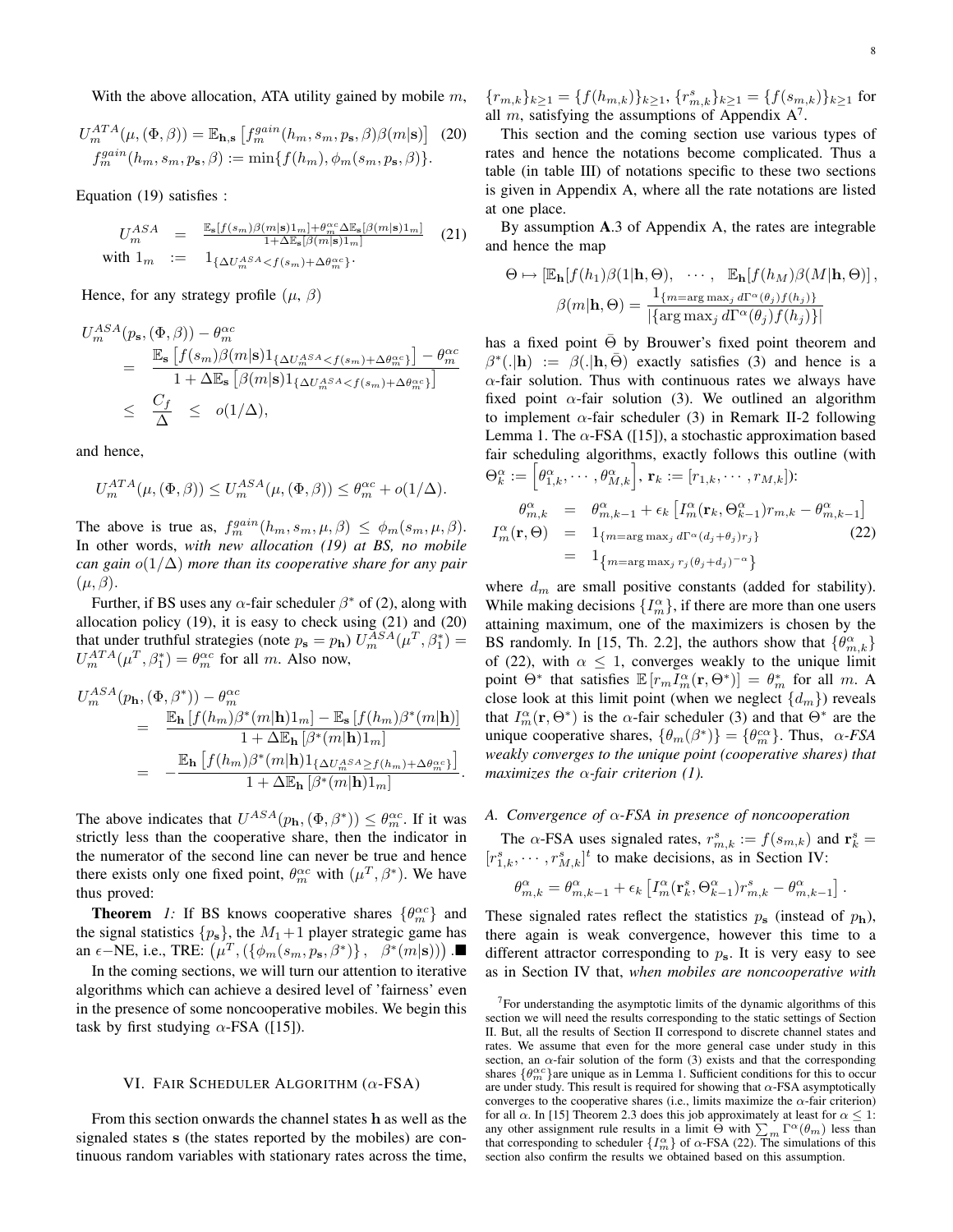*profile* µ*,* α*-FSA converges weakly to unique maximum ASA rates,*  $\{U_m^{ASA}(\mu, \beta_{\mu}^*)\}$  *with*  $\beta_{\mu}^*$  *defined by (12).* 

#### *B. Failure of* α*-FSA in presence of noncooperation*

As noted above, the  $\alpha$ -FSA (22) converges to the maximum ASA utility (under  $\mu$ ) which need not be equal to the ATA utility, in the presence of noncooperation. However, to understand the behavior of (22) in presence of noncooperation, one needs to study the asymptotic true utilities gained by the mobiles under (22). Towards this, we consider a second iteration running in parallel with (22), with only the instantaneous signaled utility  $r_{m,k}^s$  replaced by the true instantaneous utility obtained by the mobile,  $\bar{r}_{m,k} := \min\{r_{m,k}, r_{m,k}^s\}$ :

$$
\bar{\theta}_{m,k}^{\alpha} = \bar{\theta}_{m,k-1}^{\alpha} + \epsilon_k \left[ I_m^{\alpha}(\mathbf{r}_k^s, \Theta_{k-1}^{\alpha}) \bar{r}_{m,k} - \bar{\theta}_{m,k-1}^{\alpha} \right] \tag{23}
$$

As in [15], one can show that  $\bar{\theta}_{m,k}$  converges weakly to  $U_m^{ATA}(\mu, \beta_\mu^*)$ , the ATA utility under  $(\mu, \beta_\mu^*)$ .

Thus, the asymptotic limits of  $\alpha$ -FSA equal maximum ASA utilities of section IV while the true utility adaptation (23) converges to the corresponding ATA utilities. These time limits will thus have all the properties of section IV: the  $\alpha$ -FSA will fail for small  $\alpha$  and will be robust for large  $\alpha$  as discussed in section IV. The only difference here is that the channel rates are continuous.

#### *C. Numerical examples*

Two asymmetric users are considered in Figure 3. Let  $Z(\sigma^2)$ be a Rayleigh random variable with density  $f_Z(z; \sigma^2)$  =  $ze^{-z^2/2\sigma^2}$ . Channel state of user 1 is conditional Rayleigh distributed, i.e.,

$$
h_1 \sim \frac{f_Z(z;1)1_{\{z \le 2\}}dz}{P(Z(1) \le 2)}.
$$

User 2 has almost a constant channel,

$$
h_2 - 0.45 \sim \frac{f_Z(z; 0.05)1_{\{z \le 2\}}dz}{P(Z(0.05) \le 2)}.
$$

The utilities are the achievable rates  $f(h) = \log(1+h)$ . User 1 is noncooperative with  $s_1(h) = h(1-\delta) + 2\delta$  with  $\delta = 0.9$ . We plot the limit of the  $\alpha$ -FSA, the limits of true utility adaptation (23) as function<sup>8</sup> of  $\alpha$ . We also plot the cooperative shares, obtained by the limits of  $\alpha$ -FSA, i.e., with  $\delta = 0$ . We observe that the cooperative shares tend towards equal values as  $\alpha$ tends to infinity. User 1 is successful in gaining more utility in comparison with its cooperative share for all  $\alpha$  less than 1.2. Beyond 1.2, user 1 actually loses and the loss increases as  $\alpha$ increases. The observations are similar to that in motivating example and indicate that  $\alpha$ -FSA is robust only for large  $\alpha$ .

In table I, we consider a symmetric example. In this example, we consider the discrete channels of section IV. We could have constructed examples with symmetric continuous channel states as in previous example and demonstrate the failure of  $\alpha$ -FSA. But we note that the  $\alpha$ -FSA even with discrete rates



Fig. 3.  $\alpha$ -FSA : Maximum ASA and corresponding ATA shares versus  $\alpha$ .

Fig. 4. Robust Policy: Maximal ASA and corresponding ATA shares.

works as explained in this section and hence this example is given to demonstrate the same. We consider two users, both of them having two channel states with utilities  $a1 = 4$ ,  $a2 = 2$  occurring with probabilities  $p1 = 0.3$ ,  $p_2 = 0.7$ respectively. In this example we work only with  $\alpha = 1$ , i.e., the proportional fair scheduler. Both users have equal cooperative share,  $\theta_1(\beta^*) = \theta_2(\beta^*) = 1.51$ . Hence when both the mobiles report the channel states truthfully, under  $\alpha$ −FSA scheduler, the asymptotic throughputs of both the mobiles converge to 1.51, i.e.,  $\lim_{k\to\infty} \theta_{m,k} = 1.51$  for  $m = 1, 2$ . Hence maximum proportionally fair BS (asymptotic) utility is  $U_{BS}^* = 2log(1.51) = 0.824.$ 

| $\mu_1(a_1 a_2)$ | True Rates               |                      |                           |
|------------------|--------------------------|----------------------|---------------------------|
|                  | $(U_1^{ATA}, U_2^{ATA})$ | $\sum_{m} U_m^{ATA}$ | $\sum_{m} log(U_m^{ATA})$ |
| $0$ (Coop)       | (1.51, 1.51)             | 3.02                 | 0.824                     |
| 0.8              | (1.62, 1.39)             | 3.01                 | 0.812                     |
| 0.9              | (1.72, 1.3)              | 3.02                 | 0.804                     |
| 0.98             | (1.70, 1.3)              | 3.0                  | 0.793                     |
|                  |                          |                      |                           |

TABLE I A SYMMETRIC EXAMPLE IN WHICH  $\alpha$ -FSA FAILS AGAINST NONCOOPERATION

The user 1 becomes noncooperative with  $\mu_1(a_1|a_2) = t$ . We see that the user 1 is successful in grabbing the channel more often and increasing its utility in comparison with its cooperative share. The more he cheats (the more  $t$  is) the more he gains (look at the asymptotic throughput  $U_1^{ATA}$ , given in the second column in table I). He gains up to 12.5% more than its cooperative share. The cooperative user, user 2 has lost due to the non cooperative mobile resulting in unfair allocations.

#### VII. ROBUST  $\alpha$ -FAIR ALGORITHMS: ROBUST FAIR SA

We saw that  $\alpha$ -FSA fails in the presence of noncooperative users. Hence, we propose a robustification of  $\alpha$ -FSA against noncooperation using the policies of subsection V-B. In V-B, we proposed BS policies robust against noncooperation and in this section we propose stochastic approximation based algorithms to converge towards the ASA utilities of those policies given by (20) . The policy of section V-B requires the knowledge of signal statistics  $p_s$ , which has to be estimated. Basically the methods described in this section (as is done by  $\alpha$ −FSA) combine the estimation and control using stochastic

<sup>&</sup>lt;sup>8</sup>The author in [15] analyze these algorithms only for  $\alpha \leq 1$ . However we confirm using numerous examples that they work in fact for all values of  $\alpha$ , i.e., when all mobiles are cooperative the  $\alpha$ -FSA for all  $\alpha$  converge to the unique shares which maximize the objective function (4).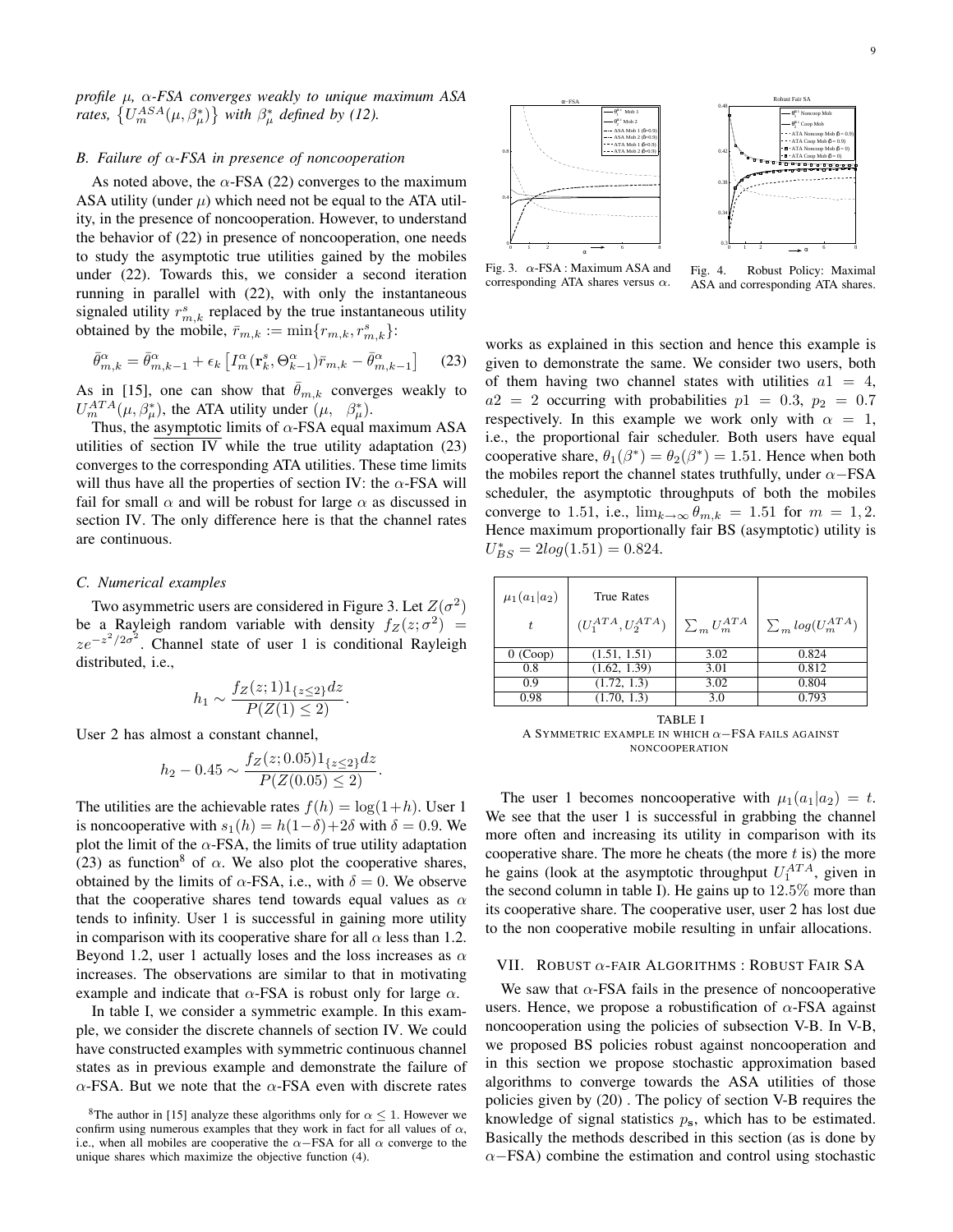approximation based methods. We will show robustness of these policies by using appropriate game theoretic tools.

**Robust Policy 1 :** We now propose a robustification of  $(22)$ against noncooperation in the following :

$$
\begin{array}{rcl}\n\theta_{m,k+1}^{\alpha} & = & \theta_{m,k}^{\alpha} + \epsilon_k \left[ \phi_{m,k+1}^{\alpha} I_m^{\alpha} \left( \mathbf{r}_{k+1}^s, \Theta_k^{\alpha} \right) - \theta_{m,k}^{\alpha} \right] \\
\phi_{m,k+1}^{\alpha} & = & \max \left\{ 0, \quad \left( r_{m,k+1}^s - \left( \theta_{m,k}^{\alpha} - \theta_m^{\alpha c} \right) \Delta \right) \right\}, \\
\theta_{m,0}^{\alpha} & = & \theta_m^{\alpha c}\n\end{array} \tag{25}
$$

where the decisions  $I_m^{\alpha}(\mathbf{r}, \Theta)$  are same as that in  $\alpha$ -FSA (22) and only the allocations  $\Phi_k^{\alpha} := [\phi_{1,k}^{\alpha}, \cdots, \phi_{M,k}^{\alpha}]^T$  are made robust. As in the case of  $\alpha$ -FSA, to understand the behavior of this algorithm we need the following iteration which estimates the true utilities gained by the mobiles :

$$
\begin{array}{rcl}\n\hat{\theta}_{m,k+1}^{\alpha} & = & \hat{\theta}_{m,k}^{\alpha} + \epsilon_k \left[ \hat{r}_{m,k+1}^{\alpha} I_m^{\alpha} \left( \mathbf{r}_{k+1}^s, \Theta_k^{\alpha} \right) - \hat{\theta}_{m,k}^{\alpha} \right], \\
\hat{r}_{m,k+1}^{\alpha} & = & \min \left\{ r_{m,k+1}, \quad \phi_{m,k+1}^{\alpha} \right\} \n\end{array} \tag{26}
$$

#### *A. Analysis :*

We analyze the robustness of the proposed algorithm using game theoretical tools. Fix any  $\alpha$ . We consider a  $M_1+1$  player game with utilities defined by :

$$
U_m := \lim_{k \to \infty} \hat{\theta}_{m,k+1}^{\alpha} \text{ for all } m \text{ and } U_{BS} := \sum_m \Gamma^{\alpha}(U_m).
$$

We analyze the limits of (26) using ODE approximation methods (for e.g., [15], [9]). As a first step, we obtain the following ODE approximation result .

**Theorem** 2: Assume that algorithms (24), (26) satisfy assumptions A.1, A.2, and A.3 of Appendix A . For any initial conditions,  $(\Theta_k^{\alpha}, \hat{\Theta}_k^{\alpha})$  converge weakly to the set of limit points of the solution of the ODE (for all  $m \leq M$ ):

$$
\dot{\theta_m} = \bar{h}_m(\Theta) - \theta_m, \quad \bar{h}_m(\Theta) = \mathbb{E}\left[\phi_m^{\alpha} I_m^{\alpha}(\mathbf{r}^s, \Theta)\right], \quad (27)
$$

$$
\dot{\hat{\theta}}_m = \quad \bar{\hat{h}}_m(\Theta) - \hat{\theta}_m, \quad \bar{\hat{h}}_m(\Theta) = \mathbb{E}\left[\hat{r}_m^{\alpha} I_m^{\alpha}(\mathbf{r}^s, \Theta)\right]. \tag{28}
$$

These conclusions hold whenever  $\epsilon_n \to 0$ ,  $\sum_n \epsilon_n = \infty$  and for some  $\alpha_n \to \infty$ ,  $\lim_n \sup_{0 \le l \le \alpha_n} |\epsilon_{n+l}/\epsilon_n - 1| = 0$ .

Remarks about the proof and the assumptions : This theorem can be proved exactly in the same way as is done for  $\alpha$ −FSA by Theorem 2.1 of Kushner et al's [15]. The required assumptions A.1-3 are also very similar to that in [15] and these are satisfied in almost the same conditions as mentioned in  $[15]$ .  $\square$ 

Hence, one can upper bound utilities  $\{U_m\}$  by upper bounding all the attractors of ODE (28). Any attractor Θ<sup>∗</sup> of the ODE (27) satisfies

$$
\begin{aligned} \theta_m^* - \theta_m^{\alpha c} &= \frac{\mathbb{E}\left[r_m^s I_m^\alpha \left(\mathbf{r}^s, \Theta^*\right) I_{\{\phi_m^\alpha > 0\}}\right] - \theta_m^{\alpha c}}{1 + \Delta \mathbb{E}\left[I_m^\alpha \left(\mathbf{r}^s, \Theta^*\right) I_{\{\phi_m^\alpha > 0\}}\right]} . \text{ Hence} \\ \theta_m^* - \theta_m^{\alpha c} &\leq \frac{C_f \mathbb{E}\left[I_m^\alpha \left(\mathbf{r}^s, \Theta^*\right) I_{\{\phi_m^\alpha > 0\}}\right]}{\Delta \mathbb{E}\left[I_m^\alpha \left(\mathbf{r}^s, \Theta^*\right) I_{\{\phi_m^\alpha > 0\}}\right]} = \frac{C_f}{\Delta} \end{aligned}
$$

where  $C_f$  is the upper bound on signaled rates  $\{r_m^s\}$ . Thus,  $\theta_m^* \leq \theta_m^{\alpha c} + o(1/\Delta)$ . Further, any attractor of ODE (28) satisfies  $\hat{\theta}_m^* = \hat{\vec{h}}_m(\Theta^*)$  leading to  $\hat{\theta}_m^* \leq \theta_m^*$ . Thus for any mobile strategy profile  $\mu$ ,

$$
U_m \stackrel{w}{=} \hat{\theta}_m^* \le \theta_m^* \le \theta_m^{\alpha c} + o(1/\Delta). \tag{29}
$$

So, *none of the users, no matter what strategy they use or the others use, can gain more than*  $\theta_m^{\alpha c}$ .

Under  $\mu^T$ ,  $\Theta^{\alpha c} = [\theta_1^{\alpha c}, \cdots, \theta_M^{\alpha c}]^T$  is the only zero of RHS of both the ODEs (27), (28) as shown using fixed point analysis in section V-B (note here that  $I_m^{\alpha}(\mathbf{r}^s, \Theta)$  is the  $\alpha$ fair scheduler  $\beta^*$ (|s) satisfying (3)). By virtue of Lemma 4, one can easily show that it will indeed be an attractor (for large enough values of∆) for ODE (27) by showing that the derivative of  $\{\bar{h}_m(\Theta) - \theta_m; m \leq M\}$  is negative definite<sup>9</sup> near  $\Theta^{\alpha c}$ . And then it is immediate that  $\Theta^{\alpha c}$  is also an attractor for the ODE (28). Thus,  $\Theta^{\alpha c}$ , is the only attractor of both the ODEs under  $\mu^T$ . Thus

$$
U_m \stackrel{w}{=} \theta_m^{\alpha c} \text{ for all } m \text{ under } \mu^T. \tag{30}
$$

From (29), (30), *the robust policy (24) at BS together with the truth-revealing policy of users forms an*  $\epsilon$ *-NE.* 

Robust Policy 2 : The policies of previous subsection, Robust Policy 1 will not allow the ATA utility of any user to go above the cooperative share. Nevertheless, when a user is noncooperative, these policies may still result in a loss for the cooperative users: the noncooperative user can still grab the channel from other users, without getting a gain because of the robust allocation policies (19). To avoid this problem, we may robustify the decisions as well:

$$
\theta_{m,k+1}^{\alpha} = \theta_{m,k}^{\alpha} + \epsilon_k \left[ \phi_{m,k+1}^{\alpha} I_m^{\alpha} \left( \Phi_{k+1}^{\alpha}, \Theta_k^{\alpha} \right) - \theta_{m,k}^{\alpha} \right].
$$
 (31)

The analysis of this policy would be similar to the policy 1. We need to change the assumptions of the Appendix A appropriately (need to replace the decisions  $I_m^{\alpha}(\mathbf{r}^s, \Theta)$  with  $I_m^{\alpha}(\Phi^{\alpha},\Theta)$  in all the places) for ODE approximation. However these policies are more complicated and hence further analysis is more difficult. We will still be able to go through all steps in the analysis exactly in a similar way, except that *we will not be able to show the uniqueness of the attractor under truthful strategies*  $\mu^T$ . However, we could ensure the robustness of these policies using the numerical examples given below. The examples also show that these policies outperform Robust

 $9^9$ Using similar steps as those used for deriving (34) of Appendix B, one can easily see that

$$
\frac{\partial \left( \bar{h}_{m}(\Theta) - \theta_{m} \right)}{\partial \theta_{m}} \Big|_{\Theta = \Theta^{\alpha c}} = -1 - \Delta E_{\mathbf{s}} \left[ I_{m}^{\alpha}(\mathbf{r}^{s}, \Theta^{\alpha c}) \right]
$$

$$
- \alpha E_{\mathbf{s}} \left[ (r_{m}^{s})^{2} \sum_{j \neq m} \Pi_{k \neq j,i} Pr(A_{k}(r_{m}^{s}, \Theta^{\alpha c})) \frac{g_{s_{j}}(\kappa)(\theta_{j}^{\alpha c} + d_{j})^{\alpha}}{(\theta_{m}^{\alpha c} + d_{m})^{\alpha + 1}} \right]
$$

which is always negative and whose magnitude increases as  $\Delta$  increases for all m while for any  $m \neq j$ 

$$
\frac{\partial (\bar{h}_m(\Theta) - \theta_m)}{\partial \theta_j} \Big|_{\Theta = \Theta^{\alpha c}} = \frac{\partial (\bar{h}_m(\Theta) - \theta_m)}{\partial \Theta_s \left[ (r_m^s)^2 \Pi_{k \neq j,i} Pr(A_k(r_m^s, \Theta^{\alpha c})) \frac{g_{s_j}(\kappa) (\theta_j^{\alpha c} + d_j)^{\alpha - 1}}{(\theta_m^{\alpha c} + d_m)^{\alpha}} \right]}
$$

whose magnitude is bounded independent of  $\Delta$ . Define the map  $\bar{H}(\Theta) :=$  $[\bar{h}_1(\Theta), \cdots, \bar{h}_M(\Theta)]^T$ , the total derivative w.r.t  $\Theta$   $A := D_{\Theta} (\bar{H}(\Theta) - \Theta)$ and the matrix  $B$  as a diagonal matrix consisting of only diagonal entires of matrix  $A$ . Note that matrix  $B$  has all negative eigenvalues. Now, when [10, Corrollary III 2.6, pp. 63] is applied to matrices  $A, B$  (this corollary compares the eigenvalues of the two matrices) we get that matrix A becomes negative definite as the value of  $\Delta$  increases.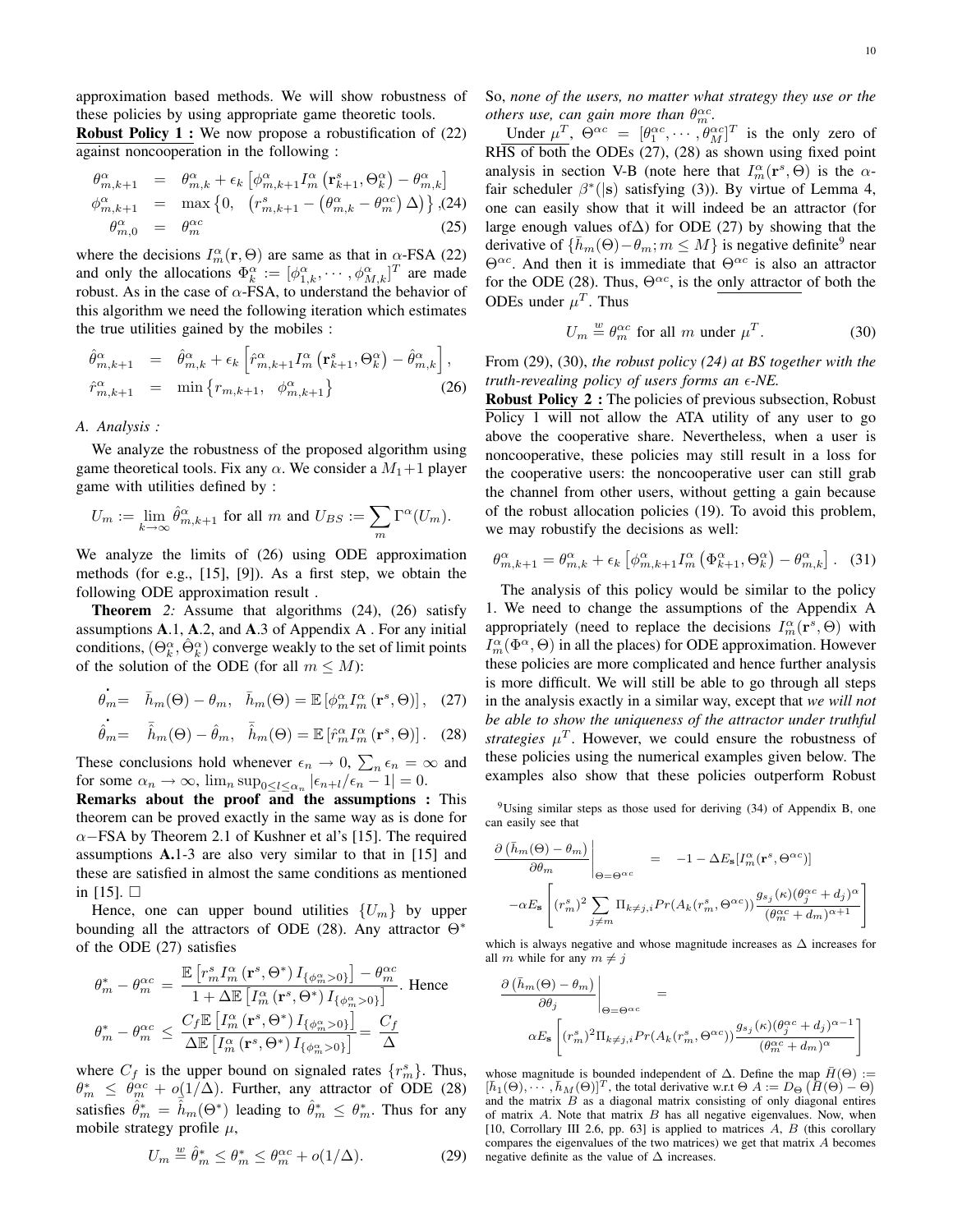policy 1 in many ways, while Robust policy 1 would be simpler to implement.

#### *Numerical examples*

We continue with the example of Figure 3 (in which  $\alpha$ -FSA failed) in Figure 4. We use Robust Fair SA Policy 1 in place of  $\alpha$ -FSA. We set  $\Delta = 1000$ . We plot only the ATA utilities for both values of  $\delta = 0$ ,  $\delta = 0.9$ . We do not plot the ASA utilities in this figure as these utilities for all the cases are very close to cooperative shares  $\Theta^{\alpha c}$ . We see that this policy is indeed robust : 1) the time limits of  $\{\theta_{m,k}\}\$  (which correspond to ASA utilities) are very close to the cooperative shares; 2) the time limit of the asymptotic true (ATA) utilities are lesser than the cooperative shares for the noncooperative mobile. It is also lesser for cooperative mobile, but the gap between the cooperative shares and the ATA utilities is much lesser for a cooperative mobile (plots corresponding to  $\delta = 0.9$ ); 3) when all the mobiles are cooperative both the ASA as well as ATA utilities are close to the cooperative shares for all the mobiles (plots corresponding to  $\delta = 0$ ).

In Figures 5, 6 we compare the two robust policies. Here

$$
h_1 \sim \frac{f_Z(z;1)1_{\{z\leq 2\}}dz}{Prob(Z(1)\leq 2)}, \quad h_2 \sim \frac{f_Z(z;0.5)1_{\{z\leq 2\}}dz}{Prob(Z(0.5)\leq 2)},
$$

 $f(h) = log(1 + h)$  and  $\Delta = 1000$ . Mobile 1, can be noncooperative using  $s_1(h) = h + (2 - h)\delta$  with  $\delta = 0.9$ . We see from the figures that both the policies are robust. Even with high values of  $\delta = 0.9$  (which indicates large amount of noncooperation) both the policies do not allow the ATA utilities to go beyond the cooperative shares. However the policy 2 is way better than the policy 1 as: 1) the noncooperative mobile in fact is punished by policy 2, its ATA utility is lesser than the cooperative share  $\theta_1^{\alpha c}$  (Figure 6), but the same is not true for policy 1 (Figure 5). 2) the cooperative mobile loses because of the noncooperation from the other mobile to much greater extent in policy 1. This goes in line with the extra robustification built into the decision making by policy 2. When BS uses policy 1, the noncooperative mobile is successful in grabbing the channel (almost always with large values of  $\delta = 0.9$ ), however will not be able to gain much from it because of the robust allocation (19)-(21). When mobile is aware that he cant gain from being noncooperative, he will as well have to stick to truthful signaling, unless his intentions are that of jamming the other mobile (in which case the BS needs to use policy 2). However the policy 1 is easier to implement than the policy 2 because of simpler decisions and may also have faster convergence.

| $\mu_1(a_1 a_2) =$ | True Rates<br>$(U_1^{ATA}, U_2^{ATA})$ | $\sum_{m} U_m^{ATA}$ | $U_{BS} = \sum_{m} log(U_m^{ATA})$ |
|--------------------|----------------------------------------|----------------------|------------------------------------|
| $0$ (Coop)         | (1.51, 1.51)                           | 3.02                 | 0.824                              |
| 0.8                | (1.30, 1.41)                           | 2.7                  | 0.606                              |
| 09                 | (1.31, 1.37)                           | 2.68                 | 0.585                              |
| 0.98               | (1.32, 1.36)                           | 2.68                 | 0.585                              |

TABLE II ROBUST POLICY 1 AGAINST NONCOOPERATION EXAMPLE OF TABLE I



Fig. 5. Robust Policy 1 : Maximal ASA and corresponding ATA shares versus  $\alpha$ .

Fig. 6. Robust Policy 2 : Maximal ASA and corresponding ATA shares versus  $\alpha$ .

In table II we continue with the symmetric example of table I wherein the  $\alpha$ −FSA fails. We see once again that (even with discrete and symmetric conditions) the Robust Fair SA policy 1 is robust against noncooperation, it does not allow the noncooperative user to improve its asymptotic throughput.

#### VIII. CONCLUSIONS

We studied centralized downlink transmissions in a cellular network in the presence of noncooperative mobiles. Using  $\alpha$ fair scheduler, the BS has to assign the slot to one of the many mobiles based on truthful information from mobiles about their time-varying channel gains. A noncooperative mobile may misrepresent its signal to the BS so as to maximize his throughput. We modeled a noncooperative mobile as a rational player who wishes to maximize his throughput. For this game, we identified several scenarios related to the awareness of BS. When the BS is unaware of this noncooperative behavior, we model this game as hierarchical game with two levels. We identify that, the presence of noncooperative users, results in an  $\alpha$ -fair bias in the channel assignment for small values of  $\alpha$ . As  $\alpha$  increases, an  $\alpha$ -fair scheduler becomes more and more robust to noncooperation irrespective of the awareness of BS and a max-min fair scheduler is always robust. When the BS is aware of the noncooperative mobiles, we characterized a babbling equilibrium which is obtained when both the BS and the noncooperative players make no use of the signaling opportunities. This game has no TRE (Truth Revealing Equilibrium). Using additional knowledge of the statistics of the signals observed at the BS, we built new robust policies to elicit the truthful signals from mobiles and achieve a Truth Revealing Equilibrium. We then studied the popular, iterative fair scheduling algorithm (which we called  $\alpha$ -FSA) analyzed by Kushner and Whiting in [15]. We showed that  $\alpha$ -FSA fail under noncooperation. Finally, we proposed iterative robust fair sharing to robustify the  $\alpha$ -FSA in the presence of noncooperation.

#### *Acknowledgments*

This project was supported by the Indo-French Center for the Promotion of Advanced Research (IFCPAR), project 4000- IT-1 and by the INRIA association program DAWN. The french co-authors have also been supported by the Bionets European project and the RNRT-ANR WiNEM project.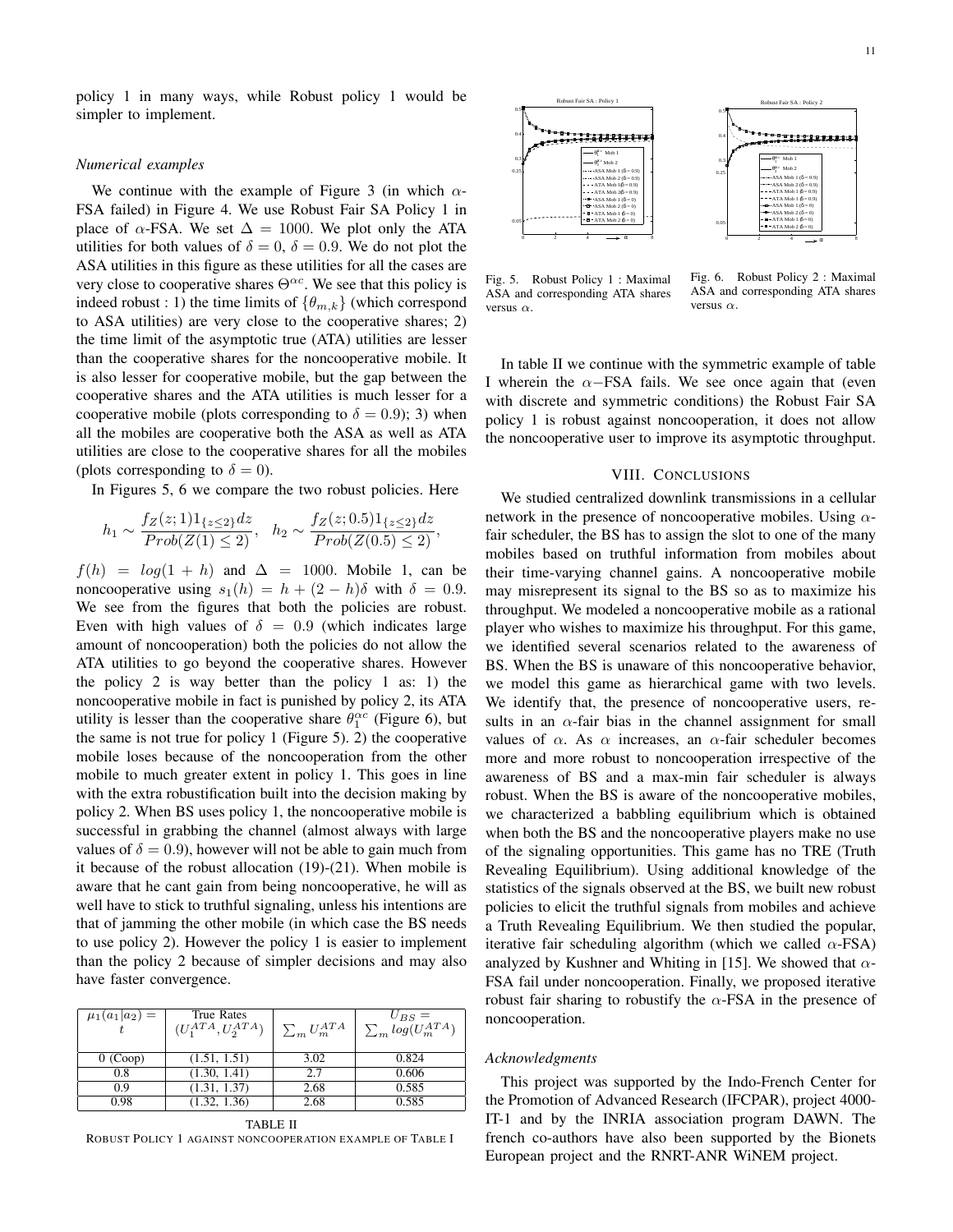#### **REFERENCES**

- [1] Qualcomm, Inc., "1xEV:1x Evolution IS-856 TIA/EIA Standard Airlink Overview", Nov. 2001.
- [2] 3GPP TS 25.308, Technical Specification 3rd Generation Partnership Project; Technical Specification Group Radio Access Network; High Speed Downlink Packet Access (HSDPA); *Overall description*; Stage 2, Release 8, V8.3.0, sept 2008.
- [3] R. Agrawal, A. Bedekar, R. J. La, and V. Subramanian, "Class and channel condition based weighted proportional fair scheduler," in *Teletraffic Engineering in the Internet Era, Proc. ITC-17*, S. da Bahia, J. M. de Souza, N. L. S. da Fonseca, and E. A. de Souza e Silva, Eds. Amsterdam, The Netherlands: North-Holland, 2001, pp. 553565.
- [4] E. Altman, J. Galtier, "Generalized Nash Bargaining Solution for bandwidth allocation", COMNET 50, pp 3242-3263, 2006.
- [5] R. J. Aumann, "Subjectivity and correlation in randomized strategies" Journal of Mathematical Economics 1 (1974) 67-96.
- [6] C. Touati, E. Altman, J. Galtier, "Fair power and transmission rate control in wireless networks", GLOBECOM '02., Nov. 2002, pp. 1229- 1233 vol.2.
- [7] D. M. Andrews, K. Kumaran, K. Ramanan, A. L. Stolyar, R. Vijayakumar, and P. A. Whiting, '"Scheduling in a queueing system with asynchronously varying service rates," *Prob. Eng. Inf. Sci.*, vol. 18, pp. 191217, 2004.
- [8] P. Bender, P. Black, M. Grob, R. Padovani, N. Sindhushayana, and A. Viterbi, "CDMA/HDR: A bandwidth-efficient high-speed wireless data service for nomadic mobiles," *IEEE Commun. Mag.*, vol. 38, no. 7, pp. 7077, July 2000.
- [9] A. Benveniste, M. Mietivier and P. Priouret, "Adaptive algorithms and stochastic approximation", Springer-Verlag, April 1990.
- [10] R. Bhatia, "Matrix analysis", volume 169 of Graduate Texts in Mathematics, 1997, Springer-Verlag, New York
- [11] S. C. Borst and P. A. Whiting, "Dynamic rate control algorithms for HDR throughput optimization," in *Proc. IEEE INFOCOM*, 2001, pp. 976985.
- [12] E. F. Chaponniere, P. J. Black, J. M. Holtzman, and D. N. C. Tse, "Transmitter Directed code division multiple access system using path diversity to equitably maximize throughput," U.S. Patent 6,449,490, Sep. 10, 2002.
- [13] V. Kavitha, E. Altman, R. El-Azouzi and R.Sundaresan "Opportunistic scheduling in cellular systems in the presence of non-cooperative mobiles", CDC 2009.
- [14] V. Kavitha, E. Altman, R. El-Azouzi and R.Sundaresan, "Opportunistic scheduling in cellular systems in the presence of non-cooperative mobiles", Submitted to IEEE Trans. on Information theory.
- [15] H.J. Kushner, P.A. Whiting, "Convergence of Proportional-Fair Sharing algorithms under general conditions," *IEEE Trans. Wireless Commun.* vol. 3, no. 4, pp. 12501259, Jul. 2004.
- [16] V. K. N. Lau, "Proportional Fair SpaceTime Scheduling for Wireless Communications", IEEE Trans. communications, vol. 53, no. 8, Aug 2005.
- [17] X. Liu, E. K. P. Chong, and N. B. Shroff, "A framework for opportunistic scheduling in wireless networks," *Comput. Netw.*, vol. 41, pp. 451474, 2003.
- [18] J. Mo and J. Walrand, "Fair end-to-end window-based congestion control", in Proc. of SPIE International Symposium on Voice, Video and Data Communications, 1998.
- [19] J.B. Rosen, Existence and Uniqueness of Equilibrium Points for Concave N-Person Games, Econometrica, 33, 520-534, July 1965.
- [20] S. Shakkottai and A. L. Stolyar, "Scheduling algorithms for a mixture of real-time and non-real-time data in HDR," in *Teletraffic Engineering in the Internet Era, Proc. ITC-17*, S. da Bahia, J. M. de Souza, N. L. S. da Fonseca, and E. A. de Souza e Silva, Eds. Amsterdam, The Netherlands: North-Holland, 2001, pp. 793804.
- [21] A.L.Stolyar, "On the asymptotic optimality of the gradient scheduling algorithm for multiuser throughput allocation", Operations Research, vol. 53, no.1, Jan-Feb 2005, pp. 12-15.
- [22] Joel Sobel, "Signaling Games, To appear in Encyclopedia of Complexity and System Science", M. Sotomayor (ed.), Springer, forthcoming, 2009.

#### APPENDIX A : ASSUMPTIONS

We first reintroduce some of the notations. This table lists all the various rates used in the sections VI, VII and their description. The last column of this table also provides the corresponding vector notation which basically represents the vector of all the M components.

| Variable                                                                                                     | Description                                                             | Vector            |
|--------------------------------------------------------------------------------------------------------------|-------------------------------------------------------------------------|-------------------|
| $r_{m,k} = f(h_{m,k})$                                                                                       | True rate of<br>mobile $m$ at time $k$                                  | ${\bf r}_k$       |
| $r^s_{m,k} = f(s_{m,k})$                                                                                     | Rate signaled by<br>mobile $m$ at time $k$                              | ${\bf r}_k^s$     |
| $\bar{r}_{m,k} =$<br>$\min\{r_{m,k}, r_{m,k}^s\}$                                                            | True rate obtained by<br>mobile $m$ at time $k$<br>under $\alpha$ -FSA  |                   |
| $\phi_{m,k}^{\alpha} =$<br>$\max\{0, (r_{m,k}^s - (\theta_{m,k-1}^{\alpha} - \theta_m^{\alpha c})\Delta)\}\$ | Allocated rate by<br>Robust fair SA to<br>mobile $m$ at time $k$        | $\Phi_k^{\alpha}$ |
| $\hat{r}^{\alpha}_{m,k}=$<br>$\min\{r_{m,k},\phi_{m,k}^{\alpha}\}\$                                          | True rate obtained by<br>mobile $m$ at time $k$<br>under Robust fair SA |                   |



TABLE OF NOTATIONS FOR DIFFERENT RATES

We now state the assumptions required for sections VI, VII. **A.**1 Let  $\zeta_k$  denote,  $\{(\mathbf{r}_l, \mathbf{r}_l^s) : l \leq k\}$ , the past. For each  $i, k, \zeta_k,$ 

$$
h_{m,k}(\Theta, \zeta_k) := \mathbb{E}_k \left[ \phi_{m,k+1}^{\alpha} I_m^{\alpha} \left( \mathbf{r}_{k+1}^s, \Theta \right) \right],
$$
  

$$
\hat{h}_{m,k}(\Theta, \zeta_k) := \mathbb{E}_k \left[ \hat{r}_{m,k+1}^{\alpha} I_m^{\alpha} \left( \mathbf{r}_{k+1}^s, \Theta \right) \right],
$$

are continuous in  $\Theta \in R^{M}_{+}$ . Here  $\Theta$  is considered fixed. Let  $\delta > 0$  be arbitrary. The continuity is uniform in k and in  $\zeta_k$  in the set  $\{\Theta : \theta_i \geq \delta, i \leq M\}.$ 

**A.2** The sequence  $\{(\mathbf{r}_l, \mathbf{r}_l^s) : l \leq \infty\}$  is stationary. Define the following stationary expectations:

$$
\begin{array}{rcl} \bar{h}_{m}(\Theta) & = & \mathbb{E} \left[ \phi_{m,1}^{\alpha} I_{m}^{\alpha} \left( \mathbf{r}_{1}^{s}, \Theta \right) \right], \\ \bar{\hat{h}}_{m}(\Theta) & = & \mathbb{E} \left[ \hat{r}_{m,1}^{\alpha} I_{m}^{\alpha} \left( \mathbf{r}_{1}^{s}, \Theta \right) \right]. \end{array}
$$

In the above  $\Theta$  is considered fixed. Also,

$$
\lim_{k,n\to\infty} \frac{1}{k} \sum_{l=n}^{n+k-1} \left[ \mathbb{E}_n \left[ \phi_{m,l+1}^{\alpha} I_m^{\alpha} \left( \mathbf{r}_{l+1}^s, \Theta \right) \right] - \bar{h}_m(\Theta) \right] = 0,
$$
\n
$$
\lim_{k,n\to\infty} \frac{1}{k} \sum_{l=n}^{n+k-1} \left[ \mathbb{E}_n \left[ \hat{r}_{m,l+1}^{\alpha} I_m^{\alpha} \left( \mathbf{r}_{l+1}^s, \Theta \right) \right] - \bar{\hat{h}}_m(\Theta) \right] = 0
$$

in the sense of probability. There are small positive  $\delta$  and  $\delta_1$  such that for every  $m \leq M$ 

$$
P\left\{\frac{r_{m,k}^s}{d_m}\geq \frac{r_{j,k}^s}{d_j-\delta}+\delta_1, j\neq m\right\}>0, \qquad \text{if } \alpha=1
$$
  

$$
P\left\{\frac{r_{m,k}^s}{d_m^{1-\alpha}}\geq \frac{r_{j,k}^s}{(d_j-\delta)^{1-\alpha}}+\delta_1, j\neq m\right\}>0, \quad \text{else.}
$$

**A.3** True, signaled rates  $\{(\mathbf{r}_l, \mathbf{r}_l^s) : l \leq \infty\}$  are defined on some compact set and have bounded density.

*Remarks VIII-1:* The assumption A.1 can be ensured as in Lemma 4 given the assumption A.3.

#### APPENDIX B : PROOFS !!

**Proof of Lemma 1:** Since  $\Gamma^{\alpha}$  is a concave function,

$$
G^{\alpha}(\beta) - G^{\alpha}(\beta^*) \le \sum_m \left[\theta_m(\beta) - \theta_m(\beta^*)\right] d\Gamma^{\alpha}(\theta_m(\beta^*)).
$$
 (32)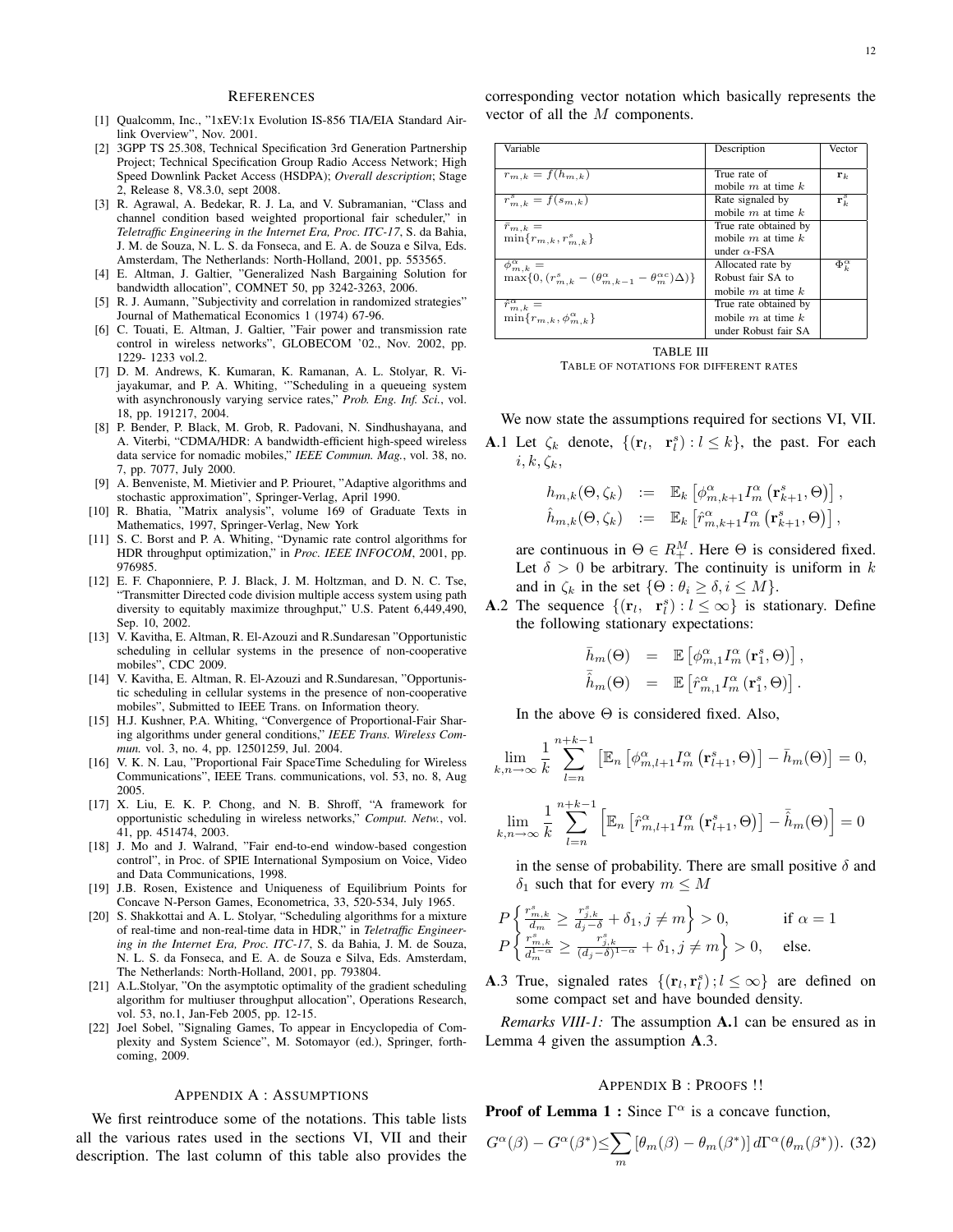From (3)  $\beta^*$  maximizes the function

$$
\beta \mapsto \sum_{m} \theta_{m}(\beta) d\Gamma^{\alpha}(\theta_{m}(\beta^{*}))
$$
  
=  $\mathbb{E}_{\mathbf{h}} \left[ \sum_{m} f(h_{m}) d\Gamma^{\alpha}(\theta_{m}(\beta^{*})) \beta(m|\mathbf{h}) \right]$ 

over  $D$  and hence we have,

$$
\sum_{m} \left[\theta_m(\beta) - \theta_m(\beta^*)\right] d\Gamma^{\alpha}(\theta_m(\beta^*)) \leq 0.
$$

This along with (32) proves that  $\beta^*$  is a global maximizer of the objective function in  $(2)$  over domain  $D$  and hence is a  $\alpha$ -fair solution (2).

Most of the times there may not be a unique global optimizer for the  $\alpha$ -fair objective function. However, by uniqueness of  $\Theta^*$  and by Lemma 3 the rest of the proof follows.  $\blacksquare$ 

**Lemma** 3: If there is a BS policy  $\beta$  which is inefficient in the following sense: without loss of generality consider the mobile indexed by 1. If there exists an  $h_1, h'_1 \in \mathcal{H}_1$  and  $\bar{\mathbf{h}}_{-1} \in$  $\Pi_{m>1}\mathcal{H}_m$  such that

$$
0 < \beta(1|h_1, \bar{\mathbf{h}}_{-1}) \le \beta(1|h'_1, \bar{\mathbf{h}}_{-1}) < 1 \text{ when } f(h_1) > f(h'_1) \tag{33}
$$

then one can construct another BS policy  $\hat{\beta}$  which would be better : which yields  $\theta_m(\hat{\beta}) = \theta_m(\hat{\beta})$  for all  $m > 1$  and  $\theta_1(\tilde{\beta}) > \theta_1(\beta)$ . One can construct a better policy even if there exists an  $h_1, h'_1 \in \mathcal{H}_1$  and  $\bar{\mathbf{h}}_{-1} \in \Pi_{m>1} \mathcal{H}_m$  such that

$$
0 \leq \beta(1|h_1, \bar{\mathbf{h}}_{-1}) < \beta(1|h'_1, \bar{\mathbf{h}}_{-1}) \leq 1 \text{ when } f(h_1) > f(h'_1).
$$

Proof : We first construct a better policy for the condition (33). Define a new policy  $\beta$ : for all m, let

$$
\tilde{\beta}(m|\mathbf{h}) = \beta(m|\mathbf{h}) \text{ when } \mathbf{h} \neq (h_1, \bar{\mathbf{h}}_{-1}) \text{ or } \mathbf{h} \neq (h'_1, \bar{\mathbf{h}}_{-1}).
$$

We will pickup constants  $\{\epsilon_{m,1}\}, \{\epsilon_{m,2}\}$  such that for all m

$$
\tilde{\beta}(m|h_1, \bar{\mathbf{h}}_{-1}) = \beta(m|h_1, \bar{\mathbf{h}}_{-1}) + \epsilon_{m,1} \text{ and} \n\tilde{\beta}(m|h'_1, \bar{\mathbf{h}}_{-1}) = \beta(m|h'_1, \bar{\mathbf{h}}_{-1}) + \epsilon_{m,2}.
$$

and such that the constructed policy  $\hat{\beta}$  satisfies the requirements of the lemma. First we note that, the sum  $\sum_{m} \epsilon_{m,j}$ need to be zero for both  $j = 1, 2$ , i.e.,  $\sum_{m} \epsilon_{m,j} = 0$ . This is required because the newly constructed policy should satisfy  $\sum_{m} \tilde{\beta}(m|\mathbf{h}) = 1$  for all  $\mathbf{h} \in \Pi_m \mathcal{H}_m$ . Let  $\mathbf{h}_{-1,m}$  represent the component of  $h_{-1}$  corresponding to m<sup>th</sup> user. Then since,

$$
\theta_m(\tilde{\beta}) = \theta_m(\beta) + \epsilon_{m,1} f(\bar{\mathbf{h}}_{-1,m}) p_{h_1}(h_1) p_{\mathbf{h}_{-1}}(\bar{\mathbf{h}}_{-1}) \n+ \epsilon_{m,2} f(\bar{\mathbf{h}}_{-1,m}) p_{h_1}(h'_1) p_{\mathbf{h}_{-1}}(\bar{\mathbf{h}}_{-1}) \n= \theta_m(\beta) + [\epsilon_{m,1} p_{h_1}(h_1) + \epsilon_{m,2} p_{h_1}(h'_1)] \nf(\bar{\mathbf{h}}_{-1,m}) p_{\mathbf{h}_{-1}}(\bar{\mathbf{h}}_{-1})
$$

to make  $\theta_m(\beta) = \theta(\tilde{\beta})$  we need to set for all  $m > 1$ ,

$$
\epsilon_{m,1}=-\epsilon_{m,2}\frac{p_{h_1}(h'_1)}{p_{h_1}(h_1)}\text{ and hence, }
$$

$$
\epsilon_{1,1} = -\sum_{m>1} \epsilon_{m,1} = -\sum_{m>1} \epsilon_{m,2} \frac{p_{h_1}(h_1')}{p_{h_1}(h_1)} = -\epsilon_{1,2} \frac{p_{h_1}(h_1')}{p_{h_1}(h_1)}.
$$

Thus,

$$
\theta_1(\tilde{\beta}) = \theta_1(\beta) + \epsilon_{1,1} f(h_1) p_{h_1}(h_1) p_{h_{-1}}(\bar{\mathbf{h}}_{-1})
$$
  
+  $\epsilon_{1,2} f(h'_1) p_{h_1}(h'_1) p_{h_{-1}}(\bar{\mathbf{h}}_{-1})$   
=  $\theta_1(\beta) + \epsilon_{1,1} p_{\mathbf{h}_{-1}}(\bar{\mathbf{h}}_{-1}) p_{h_1}(h_1) [f(h_1) - f(h'_1)] > 0$ 

if we set  $\epsilon_{1,1} > 0$  and because of the following :

• Because  $\epsilon_{1,1} > 0$ , we need  $\sum_{m>1} \epsilon_{m,1} < 0$  and thus need at least one  $m > 1$  such that  $\beta(m|h_1, \bar{h}_{-1}) > 0$ . This is always possible under the hypothesis of the lemma as other wise,

$$
\beta(1|h_1,\mathbf{\bar{h}}_{-1})=1\geq \beta(1|h_1',\mathbf{\bar{h}}_{-1})
$$

and hence contradicts the hypothesis.

•  $\epsilon_{1,2}$  < 0 and hence we need  $\beta(1|h'_1, \bar{\mathbf{h}}_{-1}) > 0$ , which is also true because of the hypothesis.

The above two reasons are required to ensure the basic necessary of the policy :  $0 \le \beta(m|\mathbf{h}) \le 1$ .

The maximum value of  $\epsilon_{1,1}$  is easily seen to be :

$$
\sum_{m>1} \min \left\{ \beta(m|h_1, \bar{\mathbf{h}}_{-1}), \ 1 - \beta(m|h'_1, \bar{\mathbf{h}}_{-1}) \right\}.
$$

The last condition can also be taken care in a similar way. If for example, if there exists an  $h_1, h'_1 \in \mathcal{H}_1$  and  $\overline{\mathbf{h}}_{-1} \in \Pi_{m>1}$   $\mathcal{H}_m$ such that

$$
0 \leq \beta(1|h_1, \bar{\mathbf{h}}_{-1}) < \beta(1|h'_1, \bar{\mathbf{h}}_{-1}) = 1 \text{ when } f(h_1) > f(h'_1),
$$

then for all  $m > 1$   $\beta(m|h'_1, \bar{h}_{-1}) = 0$ , there exists at least one  $\bar{m} > 1$  for which  $\beta(\bar{m}|\bar{h}_1, \bar{h}_{-1}) > 0$ . Then one can chose  $\epsilon_{1,1} \frac{p_{h_1}(h_1)}{p_{h_1}(h_1)}$  $\frac{p_{h_1}(h_1)}{p_{h_1}(h_1')} = -\epsilon_{1,2} = \epsilon_{\bar{m},2} = -\epsilon_{\bar{m},1} \frac{p_{h_1}(h_1)}{p_{h_1}(h_1')}$  $\frac{p_{h_1}(h'_1)}{p_{h_1}(h'_1)}$  and rest 0 with

$$
0 < \epsilon_{\bar{m},2} < \min \left\{ \beta(\bar{m}|h_1, \bar{\mathbf{h}}_{-1}), (1 - \beta(1|h_1, \bar{\mathbf{h}}_{-1})) \frac{p_{h_1}(h_1)}{p_{h_1}(h_1')} \right\}.
$$

**Proof of Lemma 2:** As in Lemma 1, for any  $\mu$  if there exists a  $\beta^*_{\mu}$  which satisfies :

$$
\beta^*_{\mu}(1|\mathbf{s}) = 1_{\left\{d\Gamma^{\alpha}(\theta_1(\mu,\beta^*_{\mu}))f(s_1) > d\Gamma^{\alpha}(\theta_2(\mu,\beta^*_{\mu}))f(s_2)\right\}}
$$

then it maximizes (12). Define the following for mobile 1,

$$
\mu_1^{\delta}(h_{1,i}|h_{1,i'}) = \begin{cases} 1_{\{i=i'\}} & \text{if } i' \neq i^* \\ \delta & \text{if } i = i^* - 1 \text{ and } i' = i^* \\ 1 - \delta & \text{if } i' = i = i^*, \end{cases}
$$

where  $i^*$  is the maximum i satisfying N.2. Define,

$$
\theta_{low} := \mathbb{E}_{\mathbf{h}}\left[f(h_1)\beta^*(1|m)1_{\{f(h_1)\leq f(h_{1,i^*})\}}\right].
$$

Mobile 1 can deviate unilaterally from the truth revealing strategy using  $\mu_1^{\delta}$  and increase its truth revealing utility  $\theta_1^{\alpha c}$  to a higher utility  $U_1^{ATA} \ge \theta_1^{\alpha c} + \delta f(h_{i^*}) - \theta_{low}$ , whenever the following conditions hold :

$$
\delta f(h_{i^*}) > \theta_{low},
$$
  
\n
$$
d\Gamma^{\alpha} (\theta_1^{\alpha c}) - d\Gamma^{\alpha} (\theta_1^{\alpha c} + \delta f(h_{1,i^* - 1})) < \frac{\eta_1}{f(h_{1,i^* - 1})}
$$
  
\nand 
$$
d\Gamma^{\alpha} (\theta_2^{\alpha c} - \delta u_2^{max}) - d\Gamma^{\alpha} (\theta_2^{\alpha c}) < \eta_2 \text{ with}
$$
  
\n
$$
u_2^{max} := \max_{h_2 \in \mathcal{H}_2} f(h_2)
$$